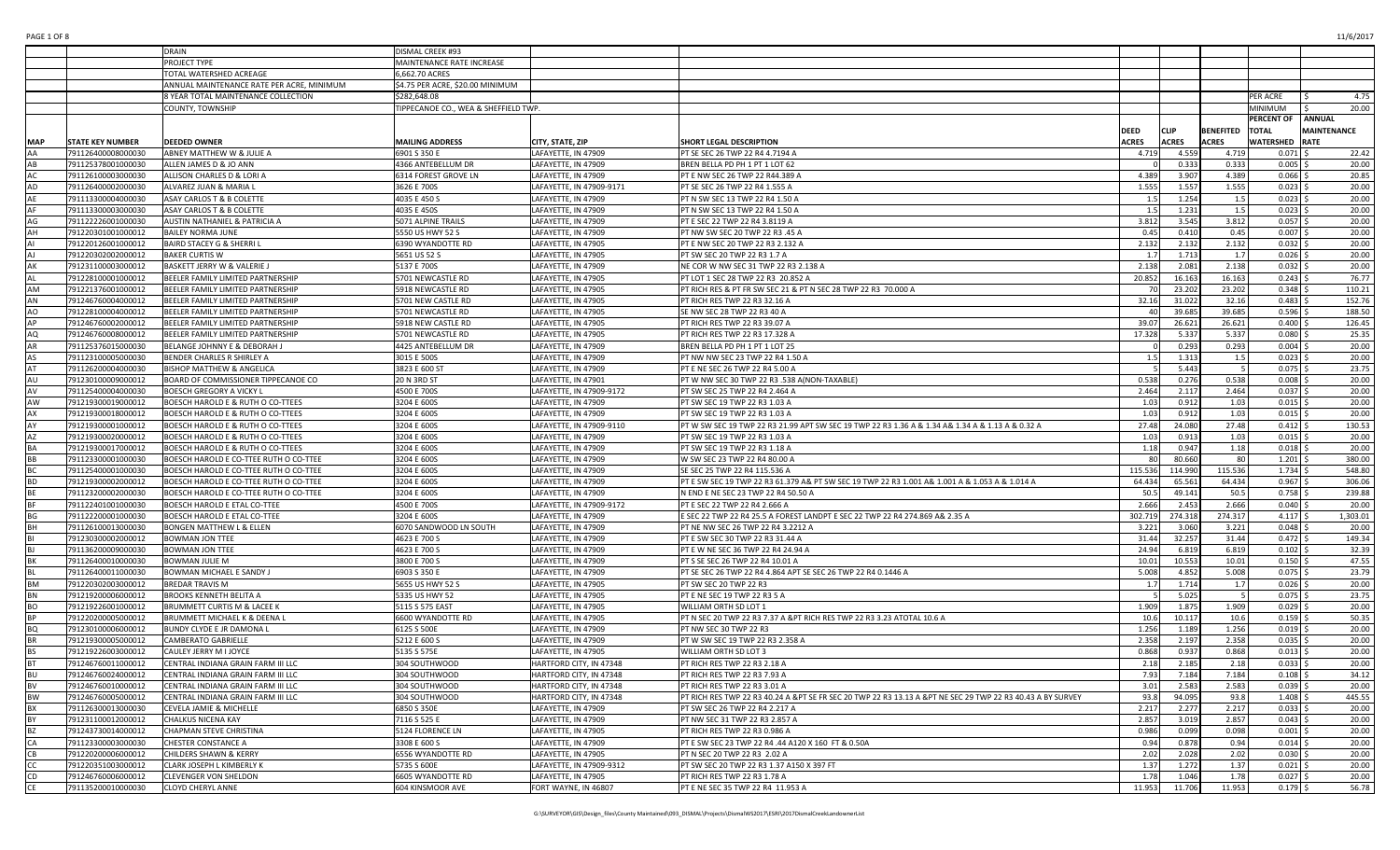| PAGE 2 OF 8 | 11/6/2017 |
|-------------|-----------|
|-------------|-----------|

|           |            |                         |                                                 |                          |                          |                                                                                |                 |              |                  | <b>PERCENT OF ANNUAL</b> |                    |
|-----------|------------|-------------------------|-------------------------------------------------|--------------------------|--------------------------|--------------------------------------------------------------------------------|-----------------|--------------|------------------|--------------------------|--------------------|
|           |            |                         |                                                 |                          |                          |                                                                                | DEED            | <b>CLIP</b>  | <b>BENEFITED</b> | <b>TOTAL</b>             | <b>MAINTENANCE</b> |
|           | <b>MAP</b> | <b>STATE KEY NUMBER</b> | <b>DEEDED OWNER</b>                             | <b>MAILING ADDRESS</b>   | CITY, STATE, ZIP         | SHORT LEGAL DESCRIPTION                                                        | ACRES           | <b>ACRES</b> | <b>ACRES</b>     | <b>WATERSHED RATE</b>    |                    |
|           |            | 791135200001000030      | <b>CLOYD HAROLD KEVIN</b>                       | 13300 N 750W             | SILVER LAKE, IN 46982    | W NE SEC 35 TWP 22 R4 69.283 A                                                 | 69.283          | 49.273       | 49.273           | $0.740$ \$               | 234.05             |
|           |            | 791135200002000030      | CLOYD HAROLD KEVIN                              | 13300 N 750W             | SILVER LAKE, IN 46982    | PT E E SEC 35 TWP 22 R4 54.534 A                                               | 54.534          | 26.038       | 26.038           | $0.391$ \$               | 123.68             |
|           |            | 791232200003000012      | CORNELL CHERYL L                                | 7001 E 700 S             | LAFAYETTE, IN 47909      | FERN MEADOWS MINOR SD LOT 1                                                    | 1.231           | 1.232        | 1.231            | $0.018$ \$               | 20.00              |
|           |            | 791220300005000012      | <b>CRITSER CHARLES &amp; DEANNA</b>             | 5327 US52 S              | LAFAYETTE, IN 47909      | PT NW SEC 20 TWP 22 R3 0.403 APT NE SEC 19 TWP 22 R3 1.597 ATOTAL 2.00 A       |                 | 2.000        |                  | $0.030$ \$               | 20.00              |
|           |            | 791220300001000012      | CROWELL DANIEL M & LISA A                       | 6016 WYANDOTTE RD        | LAFAYETTE, IN 47905      | N NW SEC 20 TWP 22 R3 2.221 A                                                  | 2.221           | 2.075        | 2.221            | $0.033$ \$               | 20.00              |
|           |            | 791219200005000012      | CROWELL DANIEL M & LISA A                       | 6016 WYANDOTTE RD        | LAFAYETTE, IN 47905      | PT E NE SEC 19 TWP 22 R3 1.439 A                                               | 1.439           | 1.308        | 1.439            | $0.022$ \$               | 20.00              |
|           | СM         | 791232200005000012      | CURWICK BRADLEY J & MELISSA M                   | 6745 E 700 SOUTH         | LAFAYETTE, IN 47909      | FERN MEADOWS WEST MINOR SD LOT 1                                               | 1.003           | 1.002        | 1.003            | $0.015$ \$               | 20.00              |
|           |            | 791124300001000030      | DEXTER DAN                                      | PO BOX 4802              | LAFAYETTE, IN 47903      | PT W W SEC 24 TWP 22 R4 135.60 A                                               | 135.6           | 134.210      | 135.6            | $2.035$ \$               | 644.10             |
| CO        |            | 791220351008000012      | DILLSWORTH JAMES                                | 5907 S 600 E             | LAFAYETTE, IN 47909      | PT SW SEC 20 TWP 22 R3 1.37 A150 X 397 FT                                      | 1.37            | 1.318        | 1.37             | $0.021$ \$               | 20.00              |
|           |            | 791219300006000012      | DOMINIQUE JAMES L LISA G                        | 5515 E 550S              | LAFAYETTE, IN 47909      | PT SW SEC 19 TWP 22 R3 10.00 A                                                 | 10              | 9.471        | 10               | $0.150$ \$               | 47.50              |
| CO        |            | 791114476001000030      | DRISCOL TIMOTHY C                               | 3820 E 500S              | LAFAYETTE, IN 47909      | PT SE SE SEC 14 TWP 22 R4 6.4 A & PT SE SEC 14 TWP 22 R4 0.45 A                | 6.85            | 6.833        | 6.85             | $0.103$ \$               | 32.54              |
|           |            | 791123200003000030      | ELLIOTT PATRICK M & DONITA                      | 4021 E 500S              | LAFAYETTE, IN 47909      | PT N END E NE SEC 23 TWP 22 R4 2 A                                             |                 | 1.985        |                  | $0.030$ \$               | 20.00              |
|           |            | 791219100008000012      |                                                 |                          |                          |                                                                                |                 |              | 10.669           |                          | 50.68              |
|           |            |                         | <b>FAST VERLYN &amp; LISA</b>                   | 5074 E 550 S             | LAFAYETTE, IN 47909      | PT FR NW SEC 19 TWP 22 R3 10.8865 A                                            | 10.669          | 10.196       |                  | $0.160$ \$               |                    |
|           |            | 791246760009000012      | FERGUSON TODD S & CHERYL A                      | 5624 NEWCASTLE RD        | LAFAYETTE, IN 47905      | PT RICH RES TWP 22 R3 3.03 A                                                   | 3.03            | 2.921        | 2.921            | $0.044$ \$               | 20.00              |
|           |            | 791246760023000012      | FERGUSON TODD S & CHERYL A                      | 5624 NEWCASTLE RD        | LAFAYETTE, IN 47905      | PT RICH RES TWP 22 R3 2.13 A BY SURVEY & 1.06 A                                | 3.19            | 0.973        | 0.973            | $0.015$ \$               | 20.00              |
|           |            | 791229200005000012      | <b>FIELDS OKEY</b>                              | 6401 US52 S              | LAFAYETTE, IN 47905      | PT NE SEC 29 TWP 22 R3 7.083 A                                                 | 7.083           | 7.083        | 7.083            | $0.106$ \$               | 33.64              |
|           | CW         | 791125200001000030      | FINERAN NANCY A                                 | 125 LOCKERBIE LN         | MOORESVILLE, NC 28115    | N PT NE SEC 25 TWP 22 R4 106.66 A                                              | 106.66          | 86.729       | 88.314           | $1.325$ \$               | 419.49             |
|           |            | 791243730016000012      | FLANAGAN TERRY & DENA                           | 5130 FLORENCE LN         | LAFAYETTE, IN 47905      | PT RICH RES TWP 22 R3 0.745 A                                                  | 0.745           | 0.389        | 0.389            | $0.006$ \$               | 20.00              |
|           |            | 791122226003000030      | FORMICA DARRYL W & SANDRA J                     | 5025 GLAICER WAY         | LAFAYETTE, IN 47909      | PT NE SEC 22 TWP 22 R4 1.28 A                                                  | 1.28            | 1.286        | 1.28             | $0.019$ \$               | 20.00              |
|           |            | 791219200003000012      | FOX RONALD J & LYNNE M                          | 5353 US52 S              | LAFAYETTE, IN 47905      | PT E NE SEC 19 TWP 22 R3 1.41 A                                                | 1.41            | 1.410        | 1.41             | $0.021$ \$               | 20.00              |
|           |            | 791125376011000030      | FRIER CLIFTON & KRISTINE                        | 4467 ANTEBELLUM DR       | LAFAYETTE, IN 47909      | BREN BELLA PD PH 1 PT 1 LOT 21                                                 |                 | 0.265        | 0.265            | $0.004$ \$               | 20.00              |
|           |            | 791232400002000012      | GAMBLE LAWRENCE E & NORMA JEAN                  | 5815 SR28 W              | LAFAYETTE, IN 47905      | PT E E SEC 32 TWP 22 R3 40 A                                                   | 40              | 29.597       | 29.597           | $0.444$ \$               | 140.59             |
|           |            | 791232400004000012      | GAMBLE LAWRENCE E & NORMA JEAN                  | 5815 SR28 W              | LAFAYETTE, IN 47905      | E SE SE SEC 32 TWP 22 R3 20 A                                                  |                 | 5.022        | 5.022            | $0.075$ \$               | 23.85              |
| DD        |            | 791233300001000012      | <b>GAMBLE LAWRENCE E &amp; NORMA JEAN</b>       | 5815 SR28 W              | LAFAYETTE, IN 47905      | PT N END W SW SEC 33 TWP 22 R3 30A                                             | - 30            | 27.351       | 27.351           | $0.411$ \$               | 129.92             |
|           |            | 791136200003000030      | <b>GANGWER LLOYD</b>                            | 4849 E 700 S             | LAFAYETTE, IN 47909      | PT E NE SEC 36 TWP 22 R4 2.00 A                                                |                 | 1.832        |                  | $0.030$ \$               | 20.00              |
|           |            | 791122226005000030      | GEE RAYMOND DIANE LOUISE                        | 5082 GLACIER WAY         | LAFAYETTE, IN 47909-9189 | PT E SEC 22 TWP 22 R4 1.609 A                                                  | 1.609           | 1.428        | 1.609            | $0.024$ \$               | 20.00              |
| DG        |            | 791219300007000012      | <b>GELLENBECK PAMELA S</b>                      | 5420 E 600S              | LAFAYETTE, IN 47905      | PT SW SEC 19 TWP 22 R3 1.138 A                                                 | 1.138           | 1.047        | 1.138            | $0.017$ \$               | 20.00              |
|           |            | 791220351015000012      | GELLENBECK RONALD D CHERYL A                    | 5712 US52 S              | LAFAYETTE, IN 47905      | PT SW SEC 20 TWP 22 R3 .74 A                                                   | 0.74            | 0.788        | 0.74             | $0.011$ \$               | 20.00              |
|           |            | 791220351001000012      | GELLENBECK RONALD D CHERYL A                    | 5712 S US 52             | LAFAYETTE, IN 47905      | PT SW SEC 20 TWP 22 R3PT SW SEC 20 TWP 22 R3 0.142 A                           | 1.252           | 0.994        | 1.252            | $0.019$ \$               | 20.00              |
|           |            | 791126100010000030      | GICK DANIEL J & JANET E                         | 6068 SANDWOOD LN SOUTH   | LAFAYETTE, IN 47909      | PT NE NW SEC 26 TWP 22 R4 2.00                                                 |                 | 2.061        |                  | $0.030$ \$               | 20.00              |
|           |            | 791220351004000012      | GILKEY JAMES H RUTH A                           | 5741 S 600E              | LAFAYETTE, IN 47909-9312 | PT SW SEC 20 TWP 22 R3 1.37 A150 X 397 FT                                      | 1.37            | 1.327        | 1.37             | $0.021$ \$               | 20.00              |
|           |            | 791220126003000012      | GIROUX BRADLEY G KIMBERLY K                     | 6400 WYANDOTTE RD        | LAFAYETTE, IN 47905      | PT E NW SEC 20 TWP 22 R3 3.258 A                                               | 3.258           | 3.254        | 3.258            | $0.049$ \$               | 20.00              |
| <b>DM</b> |            | 791229200008000012      | GIROUX LARRY L & DONNA J                        | 6395 US52 S              | LAFAYETTE, IN 47905      | PT S NE SEC 29 TWP 22 R3 8.282 A                                               | 8.282           | 8.283        | 8.282            | $0.124$ \$               | 39.34              |
| DN        |            | 791126400007000030      | GJ GARDNER HOMES OF LAFAYETTE IN INC            | 2637 DUNCAN RD           | LAFAYETTE, IN 47904      | A PT SE SEC 26 TWP 22 R4 4.478 A                                               | 4.478           | 4.089        | 4.478            | $0.067$ \$               | 21.27              |
| DO        |            | 791126400004000030      | <b>GLR ACQUISITIONS INC</b>                     | 658 MAIN ST SUITE 212    | LAFAYETTE, IN 47901      | PT SE SEC 26 TWP 22 R4 2.413 APT SE SEC 26 TWP 22 R4 0.221 A                   | 0.221           | 2.299        | 2.634            | $0.040$ \$               | 20.00              |
|           |            | 791126100014000030      | GRAY DAVID R & REBECCA L                        | 6096 SANDWOOD LN         | LAFAYETTE, IN 47909      | PT NE NW SEC 26 TWP 22 R4 10.00 A                                              | 9.95            | 10.148       | 9.95             | $0.149$ \$               | 47.26              |
| DQ        |            | 791220302006000012      | <b>GREENER JEFFERY L JANICE C</b>               | 5727 US52 S              | LAFAYETTE, IN 47905      | PT SW SEC 20 TWP 22 R3 3.4 A200                                                | 3.4             | 3.433        | 3.4              | $0.051$ \$               | 20.00              |
|           |            | 791123100006000030      | <b>GRUNDY BRUCE W JR</b>                        | 3039 E 500S              | LAFAYETTE, IN 47905      | PT W NW SEC 23 TWP 22 R4 1.29 A                                                | 1.29            | 1.277        | 1.29             | $0.019$ \$               | 20.00              |
|           |            |                         |                                                 |                          |                          |                                                                                |                 |              |                  |                          | 38.05              |
| DS        |            | 791136200004000030      | <b>GUSTAFSON CHARLES G &amp; JUDITH M TTEES</b> | 4909 E 700 S             | LAFAYETTE, IN 47909      | PT E NE SEC 36 TWP 22 R4 100.837 APT E NE SEC 36 TWP 22 R4 1.163 A             | 102             | 8.012        | 8.01             | $0.120$ \$               |                    |
|           |            | 791114377001000030      | <b>GUTWEIN &amp; ASSOCIATES LLC</b>             | PO BOX 164 DR            | ZIONSVILLE, IN 46077     | PT SW SEC 14 TWP 22 R4 6.00 A                                                  |                 | 6.333        |                  | $0.090$ \$               | 28.50              |
|           |            | 791114376001000030      | <b>GUTWEIN &amp; ASSOCIATES LLC</b>             | PO BOX 164 DR            | ZIONSVILLE, IN 46077     | PT S SEC 14 TWP 22 R4 50.775 A &PT NE SW SEC 14 TWP 22 R4 1.316 A              | 52.08           | 39.309       | 39.309           | $0.590$ \$               | 186.72             |
| DV        |            | 791114377004000030      | GUTWEIN JAMES DALE & LISA M                     | 3404 E 500S              | LAFAYETTE, IN 47909      | PT SW SEC 14 TWP 22 R4 2.132 A                                                 | 2.132           | 2.078        | 2.132            | $0.032$ \$               | 20.00              |
|           | DW         | 791124300003000030      | HAHM CAROLE Z ERIC T                            | 5530 S 450E              | LAFAYETTE, IN 47909-9111 | PT SW SEC 24 TWP 22 R4 2.970 A                                                 | 2.97            | 3.068        | 2.97             | $0.045$ \$               | 20.00              |
|           |            | 791115476001000030      | HALDERMAN INVESTMENTS LP                        | 8548 E BOWERS RD         | DARLINGTON, IN 47940     | PT SE SEC 15 TWP 22 R4 1.938 A & PT SW SEC 14 TWP 22 R4 34.60 A TOTAL 36.538 A | 36.538          | 32.169       | 32.169           | $0.483$ \$               | 152.80             |
|           |            | 791219226005000012      | HALSEMA LINDA L                                 | 5045 S 575E              | LAFAYETTE, IN 47905      | WILLIAM ORTH SD LOT 5                                                          | 0.868           | 0.986        | 0.868            | $0.013$ \$               | 20.00              |
|           |            | 791125100012000030      | HANKINS DONALD L & ANNA M                       | 5406 JERRICK CT          | LAFAYETTE, IN 47901      | HANKINS SD LOT 4                                                               | 1.47            | 1.321        | 1.47             | $0.022$ \$               | 20.00              |
|           |            | 791125378012000030      | HANNA JACQUELINE A                              | 4490 ANTEBELLUM DR       | LAFAYETTE, IN 47909      | BREN BELLA PH 2 LOT 72                                                         | 2.5             | 2.309        | 2.5              | $0.038$ \$               | 20.00              |
|           |            | 791219300012000012      | <b>HARBISON MARK &amp; CAROL</b>                | 5208 E 600S              | LAFAYETTE, IN 47905      | PT W SW SEC 19 TWP 22 R3 2.425 A                                               | 2.425           | 1.908        | 2.425            | 0.036                    | 20.00              |
|           |            | 791126100006000030      | HARDESTY RONALD E BRENDA S                      | 6412 FOREST GROVE LN     | LAFAYETTE, IN 47909-8552 | PT NW SEC 26 TWP 22 R4 2.284 A                                                 | 2.284           | 2.481        | 2.284            | $0.034$ \$               | 20.00              |
|           |            | 791123300004000030      | HART H KENNETH PATRICIA D                       | 3330 E 600S              | LAFAYETTE, IN 47909-9110 | PT E SW SEC 23 TWP 22 R4 .94 A                                                 | 0.94            | 0.878        | 0.94             | $0.014$ \$               | 20.00              |
|           |            | 791123100007000030      | HAYWORTH MARALEE MAE                            | 3111 E 500 S             | LAFAYETTE, IN 47909      | W NW SEC 23 TWP 22 R4 1 A                                                      |                 | 0.965        |                  | 0.015                    | 20.00              |
|           |            | 791220126004000012      | <b>HEADDY AARON D &amp; APRIL D</b>             | 6380 WYANDOTTE RD        | LAFAYETTE, IN 47905      | PT E NW SEC 20 TWP 22 R3 2.314 A                                               | 2.314           | 2.314        | 2.314            | $0.035$ \$               | 20.00              |
|           |            | 791220351005000012      | <b>HEEPE SUE ANN</b>                            | 5815 S 600E              | LAFAYETTE, IN 47909-9312 | PT SW SEC 20 TWP 22 R3 1.83 A                                                  | 1.83            | 1.546        | 1.83             | $0.027$ \$               | 20.00              |
| EH        |            | 791220300010000012      | HENDRYX JESSE K & KATIE R                       | 6220 WYANDOTTE RD        | LAFAYETTE, IN 47905      | LOT 1-A REPLAT LONG SD                                                         | 1.38            | 1.618        | 1.38             | $0.021$ \$               | 20.00              |
|           |            | 791122226007000030      | HINSHAW JEFFREY L & MARILYN L TTEES             | 5083 GLACIER WAY         | LAFAYETTE, IN 47909      | PT E SEC 22 TWP 22 R4 1.441 A                                                  | 1.44            | 1.377        | 1.44             | $0.022$ \$               | 20.00              |
| F.I       |            | 791123300006000030      | HITZE DAVID D DIANNA L                          | 3418 E 600S              | LAFAYETTE, IN 47909-9110 | E SW SEC 23 TWP 22 R4 1 A                                                      |                 | 0.930        |                  | $0.015$ \$               | 20.00              |
|           |            | 791125100006000030      | HOLLADAY DANIEL T                               | 4207 E 600S              | LAFAYETTE, IN 47909-9194 | PT NW SEC 25 TWP 22 R4 2.049 A                                                 | 2.049           | 1.950        | 2.049            | $0.031$ \$               | 20.00              |
|           |            | 791220300009000012      | HOROHO DAVID E & ADA J                          | 6124 WYANDOTTE RD        | LAFAYETTE, IN 47905      | LONG SD LOT 4 REPLAT                                                           | 1.37            | 1.395        | 1.37             | $0.021$ \$               | 20.00              |
| EM        |            | 791126300012000030      | HUBERTZ WILLIAM J & ELLIS MARY C                | 6900 S 350 EAST          | LAFAYETTE, IN 47909      | A PT SW SEC 26 TWP 22 R4 4.153 A                                               | 4.153           | 2.083        | 2.083            | $0.031$ \$               | 20.00              |
| EN        |            | 791123200006000030      | HUESMAN WILLIAM EUGENE                          | 3529 E 500 S             | LAFAYETTE, IN 47909      | SCHWARZ MINOR SD LOT 1                                                         | 2.296           | 2.124        | 2.296            | $0.034$ \$               | 20.00              |
| EO        |            | 791220300004000012      | HUFFMAN ANTHONY R & PATRICIA D                  | 5331 US52 S              | LAFAYETTE, IN 47905      | PT NW SEC 20 TWP 22 R3 2.00 A                                                  |                 | 2.000        |                  | $0.030$ \$               | 20.00              |
| <b>FP</b> |            | 791135200007000030      | HURLIMAN BRADLEY C & KERRI J                    | <b>40 LAURAMIE CREEK</b> | CLARKS HILL, IN 47930    | PT NE SEC 35 TWP 22 R4 10.00 A                                                 | 10              | 9.875        | 10               | $0.150$ \$               | 47.50              |
| EQ        |            | 791135200008000030      | HURLIMAN BRADLEY C & KERRI J                    | 40 LAURAMIE CREEK        | CLARKS HILL, IN 47930    | PT NE SEC 35 TWP 22 R4 10.000 A                                                | 10 <sup>1</sup> | 9.975        | 10 <sup>1</sup>  | $0.150 \,$ \$            | 47.50              |
|           |            |                         |                                                 |                          |                          |                                                                                |                 |              |                  |                          |                    |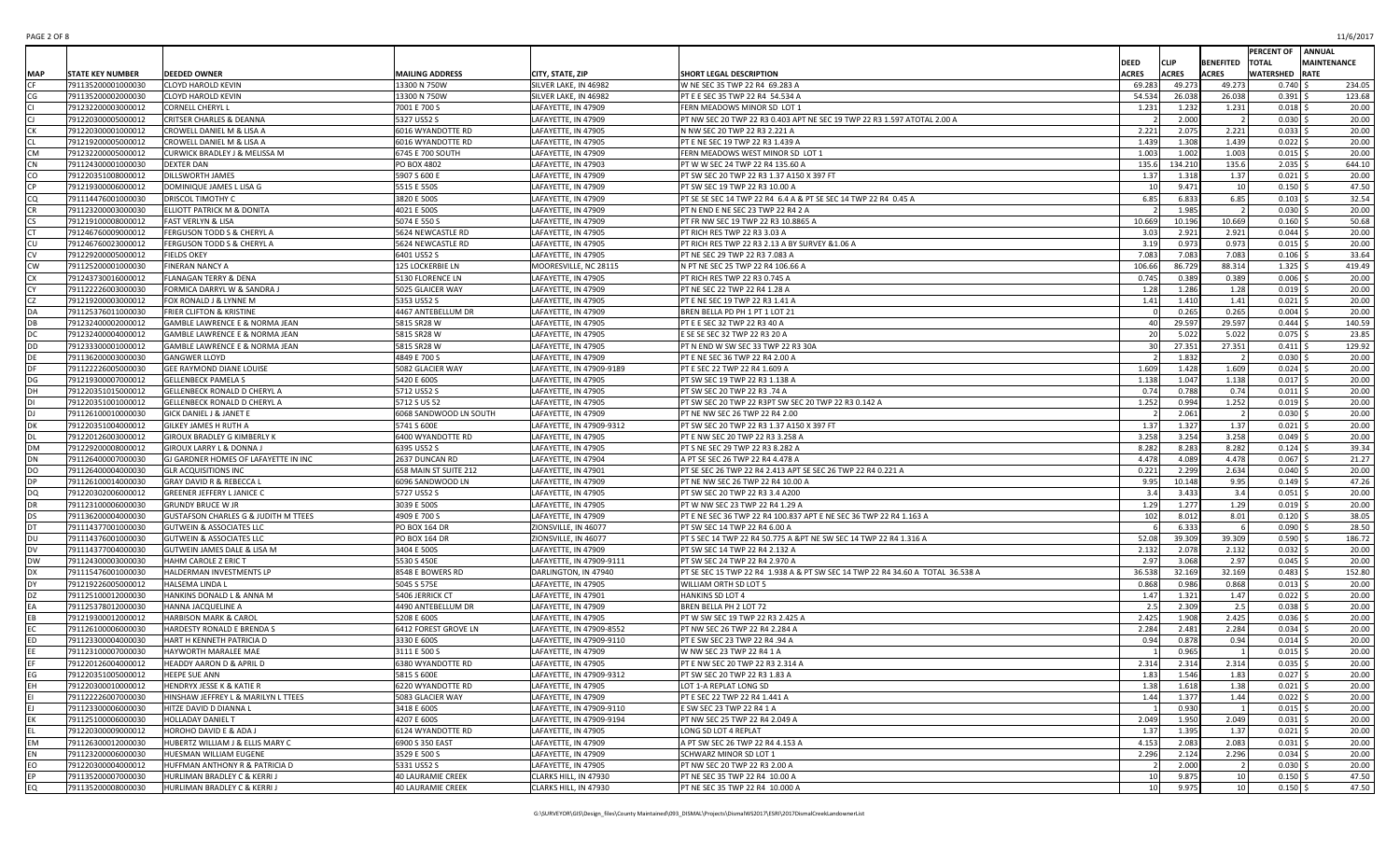| PAGE 3 OF 8 | 11/6/2017 |
|-------------|-----------|
|-------------|-----------|

|            |                                          |                                                               |                                  |                                                 |                                                                                           |                 |                  |                  | PERCENT OF ANNUAL        |                    |
|------------|------------------------------------------|---------------------------------------------------------------|----------------------------------|-------------------------------------------------|-------------------------------------------------------------------------------------------|-----------------|------------------|------------------|--------------------------|--------------------|
|            |                                          |                                                               |                                  |                                                 |                                                                                           | <b>DEED</b>     | <b>CLIP</b>      | <b>BENEFITED</b> | <b>TOTAL</b>             | <b>MAINTENANCE</b> |
| <b>MAP</b> | <b>STATE KEY NUMBER</b>                  | <b>DEEDED OWNER</b>                                           | <b>MAILING ADDRESS</b>           | CITY, STATE, ZIP                                | SHORT LEGAL DESCRIPTION                                                                   | <b>ACRES</b>    | <b>ACRES</b>     | <b>ACRES</b>     | <b>WATERSHED RATE</b>    |                    |
|            | 791219276003000012                       | INDIANA DEPARTMENT OF TRANSPORTATION                          | 41 W 300 N                       | CRAWFORDSVILLE, IN 47933                        | SHILOH ESTATES SD R/WPT NE SEC 19 TWP 22 R3 0.0055 A                                      | 0.0055          | 0.006            | 0.005            | $0.000$ \$               | 20.00              |
|            | 791135200004000030                       | JACKSON CHRISTOPHER L & VICKI L                               | 3737 E 700 S                     | LAFAYETTE, IN 47909                             | A PT E NE SEC 35 TWP 22 R4 2.225 A & 1.00 A                                               | 3.225           | 3.082            | 3.225            | $0.048$ \$               | 20.00              |
|            | 791136200002000030                       | JACKSON CYNTHIA D ETAL                                        | 4623 E 700 S                     | LAFAYETTE, IN 47909                             | PT E W NE SEC 36 TWP 22 R4 2 A                                                            |                 | 2.167            |                  | $0.030$ \$               | 20.00              |
|            | 791230300005000012                       | <b>JACKSON DALE E TTEE</b>                                    | 5302 E 700 S                     | LAFAYETTE, IN 47909                             | PT SW SEC 30 TWP 22 R3                                                                    | 38.85           | 36.400           | 38.85            | $0.583$ \$               | 184.54             |
| EU         | 791229200001000012                       | JOHNSON CLARA F & JOHNSON FORREST D TTEE                      | 6250 US 52 SOUTH                 | LAFAYETTE, IN 47905                             | PT NW NE SEC 29 TWP 22 R3 10.52 A                                                         | 10.52           | 13.917           | 10.52            | $0.158$ \$               | 49.97              |
|            | 791220400002000012                       | JOHNSON CLARA F & JOHNSON FORREST D TTEE                      | 6250 US 52 SOUTH                 | LAFAYETTE, IN 47905                             | PT RICH RES TWP 22 R3 14.87 A                                                             | 14.87           | 14.847           | 14.87            | $0.223$ \$               | 70.63              |
| EW         | 791229100002000012                       | JOHNSON CLARA F & JOHNSON FORREST D TTEE                      | 6250 US 52 SOUTH                 | LAFAYETTE, IN 47905                             | NE NW SEC 29 TWP 22 R3 40A                                                                |                 | 36.221           | 40               | $0.600$ \$               | 190.00             |
| EX         | 791229200002000012                       | JOHNSON CLARA F & JOHNSON FORREST D TTEE                      | 6250 US 52 SOUTH                 | LAFAYETTE, IN 47905                             | PT W NE & PT SE NE SEC 29 TWP 22R3 13 A & 5.68 A                                          | 18.68           | 22.721           | 18.68            | $0.280$ \$               | 88.73              |
|            | 791126400009000030                       | JOHNSON CLINTON M                                             | 6849 S 350 E                     | LAFAYETTE, IN 47909                             | PT SE SEC 26 TWP 22 R4 4.864 A                                                            | 4.864           | 4.945            | 4.864            | $0.073$ \$               | 23.10              |
|            | 791229100003000012                       | JOHNSON FORREST D TTEE CLARA F TTEE                           | 6250 S US 52                     | LAFAYETTE, IN 47905                             | PT S NW SEC 29 TWP 22 R3 41 A                                                             | 41              | 40.938           | 41               | $0.615$ \$               | 194.75             |
|            | 791229200007000012                       | JOHNSON FORREST D TTEE CLARA F TTEE                           | 6250 S US 52                     | LAFAYETTE, IN 47905                             | PT SE NE SEC 29 TWP 22 R3 1 A                                                             |                 | 0.773            |                  | $0.015$ \$               | 20.00              |
|            | 791228300003000012                       | JOHNSON FORREST D TTEE CLARA F TTEE                           | 6250 US52 S                      | LAFAYETTE, IN 47905                             | SW PT LOT 15 SEC 28 TWP 22 R319.60 A                                                      | 19.6            | 16.155           | 19.6             | $0.294$ \$               | 93.10              |
|            | 791229200004000012                       | JOHNSON FORREST D TTEE CLARA F TTEE                           | 6250 US52 S                      | LAFAYETTE, IN 47905                             | PT W NE SEC 29 TWP 22 R3 33.37 A                                                          | 33.37           | 30.381           | 33.37            | $0.501$ \$               | 158.51             |
| <b>FD</b>  | 791229400001000012                       | JOHNSON FORREST D TTEE CLARA F TTEE                           | 6250 S US 52                     | LAFAYETTE, IN 47905                             | PT SE SEC 29 TWP 22 R3                                                                    | 159.27          | 153.868          | 159.27           | $2.390$ \$               | 756.53             |
|            | 791228300004000012                       | JOHNSON GREGORY A                                             | 6759 US52 S                      | LAFAYETTE, IN 47905                             | PT SCHOOL LOT 9 NW SW SEC 28 TWP 22 R31.10 A                                              | 1.1             | 1.225            | 1.1              | $0.017$ \$               | 20.00              |
|            | 791228300005000012                       | JOHNSON GREGORY A                                             | 6759 US52 S                      | LAFAYETTE, IN 47905                             | PT SCHOOL LOT 9 NW SW SEC 28 TWP 22 R34.71 A                                              | 4.71            | 4.768            | 4.71             | $0.071$ \$               | 22.37              |
| FG         | 791220302001000012                       | JOHNSON STEVEN P & BEVERLY JUNE                               | 5635 US52 S                      | LAFAYETTE, IN 47905                             | PT SW SEC 20 TWP 22 R3 3.4 A                                                              | 3.4             | 3.422            | 3.4              | $0.051$ \$               | 20.00              |
|            | 791220126002000012                       | JOHNSON WILLIAM GARY & SUSAN LYNN                             | 6370 WYANDOTTE RD                | LAFAYETTE, IN 47905                             | PT E NW SEC 20 TWP 22 R3 2.296 A                                                          | 2.296           | 2.296            | 2.296            | $0.034$ \$               | 20.00              |
|            | 791220351018000012                       | JONES DOUGLAS E ELIZABETH H                                   | 5708 US52 S                      | LAFAYETTE, IN 47905                             | PT SW SEC 20 TWP 22 R3 1.11 A                                                             | 1.11            | 1.122            | 1.11             | $0.017$ \$               | 20.00              |
|            | 791220302004000012                       | JP MORGAN MORTGAGE ACQUISITION CORP                           | 1600 S DOUGLASS RD STE 200-A     | ANAHEIM, CA 92806                               | PT SW SEC 20 TWP 22 R3 1.7 A100 X 750 FT                                                  | 1.7             | 1.715            | 1.7              | $0.026$ \$               | 20.00              |
|            | 791230400004000012                       | KEMPER ALAN JANET S                                           | 5710 E 700S                      | LAFAYETTE, IN 47909                             | E SE SEC 30 TWP 22 R3 40 A                                                                | 4(              | 38.791           | 40               | $0.600$ \$               | 190.00             |
|            | 791230400001000012                       | KEMPER ALAN L / E AMMA JEAN KEMPER                            | 5710 E 700S                      | LAFAYETTE, IN 47909                             | PT W SE SEC 30 TWP 22 R3 63.75 A                                                          | 63.75           | 62.817           | 63.75            | $0.957$ \$               | 302.81             |
| FM         | 791230200003000012                       | KEMPER ALAN L / E AMMA JEAN KEMPER                            | 5710 E 700S                      | LAFAYETTE, IN 47909                             | PT W NE SEC 30 TWP 22 R3 16.25 A                                                          | 16.25           | 17.049           | 16.25            | $0.244$ \$               | 77.19              |
| FN         | 791232200001000012                       | KEMPER ALAN R & JANET S                                       | 5710 E 700S                      | LAFAYETTE. IN 47905                             | W NE SEC 32 TWP 22 R3 80 A                                                                | 78.855          | 38.959           | 38.959           | $0.585$ \$               | 185.06             |
| FO         | 791136200001000030                       | KEMPER ALAN R & JANET S                                       | 5710 E 700 S                     | LAFAYETTE, IN 47909                             | PT W NE SEC 36 TWP 22 R4 16.527 A                                                         | 16.527          | 12.753           | 12.753           | $0.191$ \$               | 60.58              |
|            | 791232200002000012                       | KEMPER ALAN R JANET S                                         | 5710 E 700S                      | LAFAYETTE, IN 47905                             | E NE SEC 32 TWP 22 R3 78.591 A                                                            | 78.591          | 77.888           | 78.591           | $1.180 \,$ \$            | 373.31             |
| FQ         | 791231100006000012                       | KEMPER ALAN RAY JANET SUE                                     | 5710 E 700S                      | LAFAYETTE, IN 47905                             | PT SW NW SEC 31 TWP 22 R3 30.75 A                                                         | 30.75           | 4.972            | 4.972            | $0.075$ \$               | 23.62              |
|            | 791230300004000012                       | KEMPER ALAN TRUSTEE L / E AMMA JEAN KEMPER                    | 5710 E 700S                      | LAFAYETTE. IN 47909                             | PT NE SW SEC 30 TWP 22 R3 7.71 A                                                          | 7.71            | 7.035            | 7.71             | $0.116$ \$               | 36.62              |
|            | 791126400005000030                       | KEMPER ALAN TRUSTEE L / E AMMA JEAN KEMPER                    | 5710 E 700S                      | LAFAYETTE, IN 47909                             | PT SE SEC 26 TWP 22 R4 7.597 A                                                            | 7.597           | 6.973            | 7.597            | $0.114$ \$               | 36.09              |
|            | 791230400002000012                       | KEMPER ALAN TRUSTEE L / E AMMA JEAN KEMPER                    | 5710 E 700S                      | LAFAYETTE, IN 47909                             | N E SE SEC 30 TWP 22 R3                                                                   | 40              | 40.131           | 40               | $0.600$ \$               | 190.00             |
|            | 791126400003000030                       | KEMPER ALAN TRUSTEE L / E AMMA JEAN KEMPER                    | 5710 E 700S                      | LAFAYETTE, IN 47909                             | PT SW SE & SE SE SEC 26 TWP 22 R438.915 A                                                 | 38.915          | 40.018           | 38.915           | $0.584$ \$               | 184.85             |
|            | 791231100002000012                       | KEMPER AMMA JEAN                                              | 9600 S 700E                      | LAFAYETTE, IN 47909                             | PT NW FR NW SEC 31 TWP 22 R3                                                              |                 | 16.044           | 16.931           | $0.254$ \$               | 80.42              |
| <b>FW</b>  | 791123200001000030                       | <b>KENNY FARMS INC</b>                                        | 1591 E US136                     | HILLSBORO, IN 47949                             | PT E E NW & W NE SEC 23 TWP 22 R476.50 A EX 4.75 A                                        | 76.5            | 75.224           | 76.5             | $1.148$ \$               | 363.38             |
| FX         | 791123100004000030                       | <b>KENNY FARMS INC</b>                                        | 1591 E US136                     | HILLSBORO, IN 47949                             | PT E E NW SEC 23 TWP 22 R4 1.688 A                                                        | 1.688           | 0.920            | 1.688            | $0.025$ \$               | 20.00              |
|            | 791126200013000030                       | <b>KERKHOFF BROTHERS LLC</b>                                  | 7725 W 900 N                     | WEST LAFAYETTE, IN 47906                        | PT NE SEC 26 TWP 22 R4 10.00 A                                                            | 10              | 9.285            | 10               | $0.150$ \$               | 47.50              |
|            | 791125300002000030                       | <b>KERKHOFF BROTHERS LLC</b>                                  | 7725 W 900 N                     | WEST LAFAYETTE, IN 47906                        | PT SW SEC 25 TWP 22 R4 73.8022 A& PT SW SEC 25 TWP 22 R4 7.50 A                           | 81.3            | 82.849           | 81.3             | $1.220$ \$               | 386.18             |
| GA         | 791126400001000030                       | <b>KERKHOFF BROTHERS LLC</b>                                  | 7725 W 900 N                     | WEST LAFAYETTE, IN 47906                        | N SE SEC 26 TWP 22 R4 75.8339 A & PT W SE SEC 26 TWP 22 R4 2.000 A                        | 77.833          | 75.715           | 77.833           | $1.168$ \$               | 369.71             |
|            | 791126200002000030                       | <b>KERKHOFF BROTHERS LLC</b>                                  | 7725 W 900 N                     | WEST LAFAYETTE, IN 47906                        | PT E NE SEC 26 TWP 22 R4 75.00 A                                                          | - 75            | 75.884           | 75               | $1.126$ \$               | 356.25             |
|            | 791125100002000030                       | <b>KERKHOFF BROTHERS LLC</b>                                  | 7725 W 900 N                     | WEST LAFAYETTE, IN 47906                        | PT E NW SEC 25 TWP 22 R4 28.6702 A& PT NW SEC 25 TWP 22 R4 0.0051 A                       | 28.675          | 29.668           | 28.675           | $0.430$ \$               | 136.21             |
| GD         | 791126200011000030                       | <b>KERKHOFF BROTHERS LLC</b>                                  | 7725 W 900 N                     | WEST LAFAYETTE, IN 47906                        | PT NE SEC 26 TWP 22 R4 15.226 A                                                           | 15.226          | 15.557           | 15.226           | $0.229$ \$               | 72.32              |
| GE         | 791126200010000030                       | <b>KERKHOFF BROTHERS LLC</b>                                  | 7725 W 900 N                     | WEST LAFAYETTE, IN 47906                        | PT NE SEC 26 TWP 22 R4 10.00 A                                                            | - 10            | 10.625           | 10               | $0.150$ \$               | 47.50              |
|            | 791125300001000030                       | <b>KERKHOFF BROTHERS LLC</b>                                  | 7725 W 900 N                     | WEST LAFAYETTE, IN 47906                        | PT N SW SEC 25 TWP 22 R4 41.13 A                                                          | 41.13           | 41.221           | 41.13            | $0.617$ \$               | 195.37             |
| GG         | 791126200001000030                       | <b>KERKHOFF BROTHERS LLC</b>                                  | 7725 W 900 N                     | WEST LAFAYETTE, IN 47906                        | PT W NE SEC 26 TWP 22 R4 13.106 A                                                         | 13.106          | 11.538           | 13.106           | $0.197$ \$               | 62.25              |
| GH         | 791125100005000030                       | KERKHOFF BROTHERS LLC<br><b>KERKHOFF BROTHERS LLC</b>         | 7725 W 900 N                     | WEST LAFAYETTE, IN 47906                        | PT E NW SEC 25 TWP 22 R4 20.564 A                                                         | 20.564          | 19.284           | 20.564           | $0.309$ \$               | 97.68              |
|            | 791126200005000030                       |                                                               | 7725 W 900 N                     | WEST LAFAYETTE, IN 47906                        | PT W NE SEC 26 TWP 22 R4 8.989 A                                                          | 8.989           | 9.740            | 8.989            | $0.135$ \$               | 42.70              |
|            | 791125100007000030                       | <b>KERKHOFF BROTHERS LLC</b>                                  | 7725 W 900 N                     | WEST LAFAYETTE, IN 47906                        | PT E NW SEC 25 TWP 22 R4 15.00 A                                                          | 15              | 14.831           | 15               | $0.225$ \$               | 71.25              |
| GK         | 791220300002000012                       | <b>KERKHOFF BROTHERS LLC</b>                                  | 7725 W 900 N                     | WEST LAFAYETTE, IN 47906                        | PT SW SEC 20 TWP 22 R3 93.797 A                                                           | 93.797          | 82.889           | 83               | $1.246$ \$               | 394.25             |
|            | 791220200002000012                       | <b>KERKHOFF BROTHERS LLC</b><br>KERKHOFF BROTHERS PARTNERSHIP | 7725 W 900 N                     | WEST LAFAYETTE, IN 47906                        | PT E NW & PT W NE SEC 20 TWP 22R3 8.80 A<br>PT W NE FR & PT E NW SEC 20TWP 22 R3 23.658 A | 8.8             | 8.300            | 8.8              | $0.132$ \$               | 41.80              |
| GМ         | 791220200001000012                       |                                                               | 7725 W 900N<br>7725 W 900N       | WEST LAFAYETTE, IN 47906                        | PT RICH RES TWP 22 R3 13.96 A                                                             | 23.658          | 19.265           | 19.265           | $0.289$ \$<br>$0.024$ \$ | 91.51              |
| GN         | 791243730007000012                       | KERKHOFF BROTHERS PARTNERSHIP                                 |                                  | WEST LAFAYETTE, IN 47906                        |                                                                                           | 13.96<br>76.696 | 1.610            | 1.61<br>76.696   |                          | 20.00              |
| GO         | 791219400002000012                       | KERKHOFF BROTHERS, LLC                                        | 7725 W 900N                      | WEST LAFAYETTE, IN 47906                        | PT S SE SEC 19 TWP 22 R3 76.696 A                                                         |                 | 75.213           |                  | $1.151$ \$               | 364.31             |
| GP         | 791125376008000030                       | KINDSCHI ROBERT L SR & CHERYL D                               | 6854 SAVANNAH CT                 | LAFAYETTE. IN 47909                             | BREN BELLA PD PH 1 PT 1 LOT 18                                                            |                 | 0.220            | 0.22             | $0.003$ \$               | 20.00              |
| GQ<br>GR   | 791225200007000012<br>791126100012000030 | KING DAYMON LINDA                                             | 6210 S 1075E<br>6062 SANDWOOD LN | LAFAYETTE, IN 47905                             | PT NE SEC 25 TWP 22 R3 18.346 A<br>PT NE NW SEC 26 TWP 22 R4 2.2412 A                     | 18.346<br>2.241 | 17.934<br>2.392  | 18.346<br>2.241  | $0.275$ \$<br>$0.034$ \$ | 87.14<br>20.00     |
| GS         | 791124400007000030                       | KIRKHAM TIM J & SONYA D TTEE<br>KIRKPATRICK KATHERINE L TTEE  | 28817 OXFORD RD                  | LAFAYETTE, IN 47909<br>LOUISBURG, KS 66053-6110 | PT SE SEC 24 TWP 22 R4 59.532 A                                                           | 59.532          | 57.978           | 59.532           | $0.894$ \$               | 282.78             |
| GT         | 791124400003000030                       | KIRKPATRICK KATHERINE L TTEE                                  | 28817 OXFORD RD                  | LOUISBURG, KS 66053-6110                        | PT SE SEC 24 TWP 22 R4 27.76 A                                                            | 27.76           |                  | 27.76            | $0.417$ \$               | 131.86             |
| GU         | 791124400004000030                       | KIRKPATRICK KATHERINE L TTEE                                  | 28817 OXFORD RD                  | LOUISBURG, KS 66053-6110                        | PT SE SEC 24 TWP 22 R4 37.697 A                                                           | 37.697          | 27.111<br>35.894 | 37.697           | $0.566$ \$               | 179.06             |
| GV         | 791124400006000030                       | KIRKPATRICK KATHERINE L TTEE                                  | 28817 OXFORD RD                  | LOUISBURG, KS 66053-6110                        | PT SE SEC 24 TWP 22 R4 33.27 A                                                            | 33.27           | 32.453           | 33.27            | $0.499$ \$               | 158.03             |
| GW         | 791113400005000030                       | KIRKPATRICK PATRICIA R TTEE                                   | 3401 E 1150 S                    | LAFAYETTE, IN 47909                             | PT SE SEC 13 TWP 22 R4 35 A                                                               | - 35            | 22.238           | 22.238           | $0.334$ \$               | 105.63             |
| GX         | 791113400001000030                       | KIRKPATRICK PAUL D                                            | 3120 E 450S                      | LAFAYETTE, IN 47909-9180                        | PT SW & SE SEC 13 TWP 22 R4 52.45 A BYSURVEY                                              | 52.45           | 36.473           | 36.473           | $0.547$ \$               | 173.25             |
| GY         | 791125400003000030                       | KOCHERT ROBERT L MARJORIE J                                   | 6705 S 450E                      | LAFAYETTE, IN 47909-9112                        | PT SE QTR SEC 25 TWP 22 R4 15.5288 A                                                      | 15.5288         | 14.949           | 15.5288          | $0.233$ \$               | 73.76              |
| GZ         | 791123226005000030                       | <b>KOCHERT RYAN</b>                                           | 3737 E 500 S                     | LAFAYETTE. IN 47909                             | PAM ROBERTS SD LOT 1                                                                      |                 | 1.554            | 1.554            | $0.023$ \$               | 20.00              |
| HA         | 791125200002000030                       | KOCHERT STEVEN & CATHY J                                      | 6705 S 450E                      | LAFAYETTE, IN 47909-9112                        | PT E SEC 25 TWP 22 R4 57.256 A                                                            | 57.256          | 55.601           | 57.256           | $0.859$ \$               | 271.97             |
|            |                                          |                                                               |                                  |                                                 |                                                                                           |                 |                  |                  |                          |                    |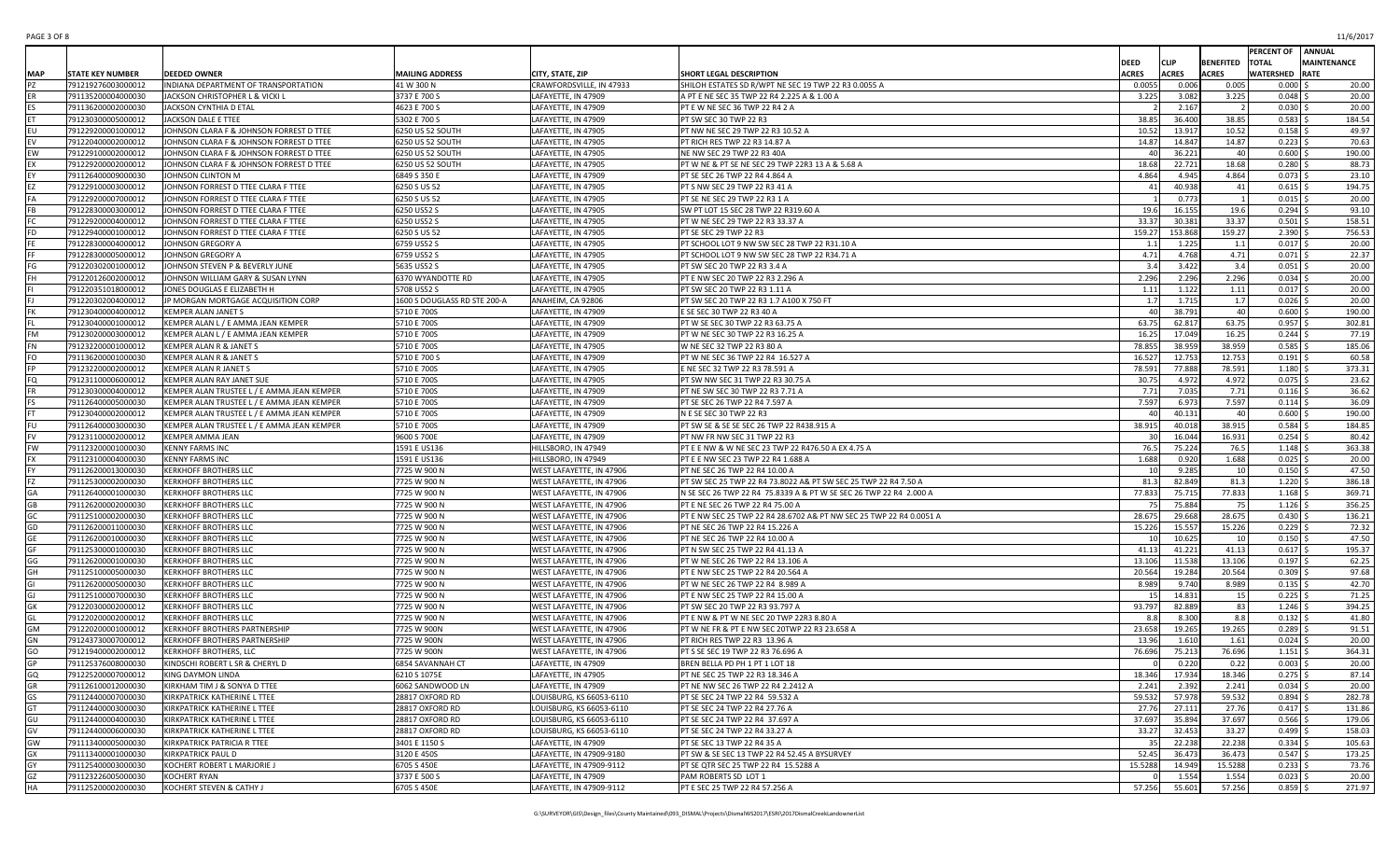| PAGE 4 OF 8 | 11/6/2017 |
|-------------|-----------|
|-------------|-----------|

|            |                                          |                                                |                              |                                                 |                                                                                                   |                |                |                   | PERCENT OF ANNUAL        |                    |
|------------|------------------------------------------|------------------------------------------------|------------------------------|-------------------------------------------------|---------------------------------------------------------------------------------------------------|----------------|----------------|-------------------|--------------------------|--------------------|
|            |                                          |                                                |                              |                                                 |                                                                                                   | DEED           | <b>CLIP</b>    | BENEFITED   TOTAL |                          | <b>MAINTENANCE</b> |
| <b>MAP</b> | <b>STATE KEY NUMBER</b>                  | <b>DEEDED OWNER</b>                            | <b>MAILING ADDRESS</b>       | CITY, STATE, ZIP                                | SHORT LEGAL DESCRIPTION                                                                           | <b>ACRES</b>   | <b>ACRES</b>   | <b>ACRES</b>      | <b>WATERSHED RATE</b>    |                    |
|            | 791231100011000012                       | KONING KERRY N KENWYN L                        | 5219 E 700S                  | LAFAYETTE, IN 47909-9148                        | PT NW SEC 31 TWP 22 R3 2.457 A                                                                    | 2.457          | 2.129          | 2.457             | $0.037$ \$               | 20.00              |
| нC.        | 791124100001000030                       | KRAUSE PHILIP C & ELIZABETH B                  | 518 HILLCREST RD             | WEST LAFAYETTE, IN 47906                        | PT W NW SEC 24 TWP 22 R4 20 A                                                                     | 20             | 19.252         | 20                | $0.300$ \$               | 95.00              |
| HD         | 791124300002000030                       | KRAUSE PHILIP C & ELIZABETH B                  | 518 HILLCREST RD             | WEST LAFAYETTE, IN 47906                        | E SW & PT S END E NW SEC 24 TWP 22 R482.133 A                                                     | 82.13          | 83.555         | 82.13             | $1.233$ \$               | 390.12             |
|            | 791124100002000030                       | KRAUSE PHILIP C & ELIZABETH B                  | 518 HILLCREST RD             | WEST LAFAYETTE, IN 47906                        | PT E NW SEC 24 TWP 22 R4 32 A                                                                     | 32             | 26.523         | 32                | $0.480$ \$               | 152.00             |
|            | 791124100003000030                       | KRAUSE PHILIP C & ELIZABETH B                  | 518 HILLCREST RD             | WEST LAFAYETTE, IN 47906                        | PT S END E NW SEC 24 TWP 22 R441.898 A                                                            | 41.898         | 41.372         | 41.898            | $0.629$ \$               | 199.02             |
| ٦G         | 791218400002000012                       | KRAUSE PHILIP C & KRAUSE ELIZABETH A BASQUIMN  | 518 HILLCREST RD             | WEST LAFAYETTE, IN 47906                        | PT W SE SEC 18 TWP 22 R3 50.20 A                                                                  | 50.2           | 27.047         | 27.047            | $0.406$ \$               | 128.47             |
| ١Н         | 791231100009000012                       | KRIEG FAMILY FARM LLC                          | 1932 W 550 S                 | LAFAYETTE, IN 47909                             | PT NW SEC 31 TWP 22 R3 7.54 A                                                                     | 7.54           | 5.038          | 5.54              | $0.083$ \$               | 26.32              |
|            | 791231100008000012                       | KRIEG FAMILY FARM LLC<br>KUBSCH DANNY W        | 1932 W 550 S<br>5829 S 600E  | LAFAYETTE, IN 47909                             | PT E NW SEC 31 TWP 22 R3 5.46 A<br>PT SW SEC 20 TWP 22 R3 .91 A                                   | 5.46<br>0.91   | 5.111<br>1.102 | 5.1<br>0.91       | $0.077$ \$               | 24.23<br>20.00     |
| НΚ         | 791220351006000012<br>791126100002000030 | KUPON MICHAEL R & NICOLE L                     | 3435 E 600 SOUTH             | LAFAYETTE, IN 47909-9312<br>LAFAYETTE, IN 47909 | PT NE NW SEC 26 TWP 22 R4 10.88 A                                                                 | 10.88          | 10.704         | 10.88             | $0.014$ \$<br>$0.163$ \$ | 51.68              |
|            | 791124100004000030                       | LAHRMAN ELAINE K TTEE & R&A LAHRMAN FARMS INC  | 2201 ABERDEEN WAY            | LAFAYETTE, IN 47909                             | N END NW SEC 24 TWP 22 R4 8.66 A                                                                  | 8.66           | 6.165          | 8.66              | $0.130$ \$               | 41.14              |
| NН         | 791113300001000030                       | LAHRMAN ELAINE K TTEE & R&A LAHRMAN FARMS INC  | 2201 ABERDEEN WAY            | LAFAYETTE, IN 47909                             | PT N SW SEC 13 TWP 22 R4 60.427 A& PT SW SEC 13 TWP 22 R4 0.687 A& PT SW SEC 13 TWP 22 R4 0.687 A | 61.801         | 61.951         | 61.801            | 0.928                    | 293.55             |
| НN         | 791113300002000030                       | LAHRMAN ELAINE K TTEE & R&A LAHRMAN FARMS INC  | 2201 ABERDEEN WAY            | LAFAYETTE, IN 47909                             | S SW SEC 13 TWP 22 R4 80 A                                                                        | 80             | 79.825         | 80                | $1.201$ \$               | 380.00             |
| ЧO         | 791123300008000030                       | LAHRMAN JAMES R & LISA D                       | 5412 S 250E                  | LAFAYETTE, IN 47909                             | PT E SW SEC 23 TWP 22 R4 51.734 A                                                                 | 51.734         | 51.468         | 51.734            | $0.776$ \$               | 245.74             |
|            | 791113400003000030                       | LAHRMAN JAMES R & LISA D                       | 5412 S 250 E                 | LAFAYETTE, IN 47909                             | PT SW SE SEC 13 TWP 22 R4 11 A                                                                    | 11             | 10.195         | 11                | $0.165$ \$               | 52.25              |
| HQ         | 791123100002000030                       | LAHRMAN JAMES R & LISA D                       | 5412 S 250E                  | LAFAYETTE, IN 47909                             | E W NW SEC 23 TWP 22 R4 40 A                                                                      | 40             | 39.283         | 40                | $0.600$ \$               | 190.00             |
| HR         | 791124200001000030                       | LAHRMAN JAMES R & LISA D                       | 5412 S 250 E                 | LAFAYETTE, IN 47909                             | PT W NE SEC 24 TWP 22 R4 81.7703 A                                                                | 81.7703        | 78.867         | 81.77             | $1.227$ \$               | 388.41             |
|            | 791124200005000030                       | LAHRMAN JAMES R & LISA D                       | 5412 S 250 E                 | LAFAYETTE, IN 47909                             | PT E NE SEC 24 TWP 22 R4 .25 A                                                                    | 0.25           | 0.464          | 0.25              | $0.004$ \$               | 20.00              |
|            | 791123100001000030                       | LAHRMAN JAMES R & LISA D                       | 5412 S 250E                  | LAFAYETTE, IN 47909                             | W W NW SEC 23 TWP 22 R4 36.21 A                                                                   | 36.21          | 37.429         | 36.21             | $0.543$ \$               | 172.00             |
| ٩U         | 791220200004000012                       | LAHRMAN JOHN D                                 | 6601 WYANDOTTE RD            | LAFAYETTE, IN 47905                             | PT W FR NE SEC 20 TWP 22 R3 .202 A                                                                | 0.202          | 0.289          | 0.202             | $0.003$ \$               | 20.00              |
| ٦V         | 791220200003000012                       | LAHRMAN JOHN D                                 | 6601 WYANDOTTE RD            | LAFAYETTE, IN 47905                             | PT NE SEC 20 TWP 22 R3 .639 A                                                                     | 0.639          | 0.475          | 0.639             | $0.010$ \$               | 20.00              |
| HW         | 791246760001000012                       | LAHRMAN JOHN D                                 | 6601 WYANDOTTE RD            | LAFAYETTE, IN 47905-9390                        | PT FR SE SEC 20 TWP 22 R3 26.377 APT RICH RES TWP 22 R3 11.125 A                                  | 37.502         | 39.324         | 37.502            | $0.563$ \$               | 178.13             |
|            | 791220400001000012                       | LAHRMAN JOHN D                                 | 6601 WYANDOTTE RD            | LAFAYETTE, IN 47905                             | PT SE SEC 20 TWP 22 R3 2.684 A                                                                    | 2.684          | 2.815          | 2.684             | $0.040$ \$               | 20.00              |
|            | 791246760003000012                       | LAHRMAN JOHN D                                 | 6601 WYANDOTTE RD            | LAFAYETTE, IN 47905                             | PT RICH RES TWP 22 R3 9.816 A                                                                     | 9.816          | 7.216          | 9.816             | $0.147$ \$               | 46.63              |
|            | 791220100003000012                       | LAHRMAN JOHN DEAN                              | 6601 WYANDOTTE RD            | LAFAYETTE, IN 47905                             | PT W NW SEC 20 TWP 22 R3 15.532 A                                                                 | 15.523         | 15.764         | 15.523            | 0.233                    | 73.73              |
|            | 791123400002000030                       | LAHRMAN ROBERT J TRUST U/A 6/2/05              | 2201 ABERDEEN WAY            | LAFAYETTE, IN 47909                             | PT E SE SEC 23 TWP 22 R4 76.60 A                                                                  | 76.6           | 77.272         | 76.6              | $1.150$ \$               | 363.85             |
|            | 791115451001000030                       | LAHRMAN ROBERT J TTEE                          | 2201 ABERDEEN WAY            | LAFAYETTE, IN 47909                             | PT W SE SEC 15 TWP 22 R4 34.97 A                                                                  | 34.98          | 11.313         | 11.313            | $0.170$ \$               | 53.74              |
|            | 791220100005000012                       | LAMB OF GOD LUTHERAN CHURCH INC                | 3993 SR38 E STE F            | LAFAYETTE, IN 47905                             | PT NE SEC 19 2.920 A PTNW SEC 20 7.080 A TWP 22 R 3 TOTAL 10.000 A                                | 10             | 10.000         | 10                | $0.150$ \$               | 47.50              |
|            | 791114476004000030                       | LANE JAMES DONNA M                             | 3860 E 500S                  | LAFAYETTE, IN 47905                             | PT SE SE SEC 14 TWP 22 R4 2.327 A                                                                 | 2.327          | 2.226          | 2.327             | $0.035$ \$               | 20.00              |
|            | 791246760007000012                       | LAURAITIS GERALD & DONNA R                     | 6655 WYANDOTTE RD            | LAFAYETTE, IN 47905                             | PT RICH RES TWP 22 R3 1.22 A                                                                      | 1.22           | 1.275          | 1.22              | $0.018$ \$               | 20.00              |
|            | 791219226004000012                       | LESTER ROBERT F & CAROL L TTEES                | 5055 S 575E                  | LAFAYETTE, IN 47905                             | WILLIAM ORTH SD LOT 4                                                                             | 0.868          | 0.913          | 0.868             | $0.013$ \$               | 20.00              |
|            | 791219300016000012                       | LEWIS CATHY L                                  | 5227 E 550S                  | LAFAYETTE, IN 47909                             | FR PT W SW SEC 19 TWP 22 R3 3.393 A                                                               | 3.393          | 4.459          | 3.393             | $0.051$ \$               | 20.00              |
|            | 791126300019000030                       | LINDER RYAN M                                  | 6875 S 350 E                 | LAFAYETTE, IN 47909                             | PT SW SEC 26 TWP 22 R4 2.01 A                                                                     | 2.01           | 2.084          | 2.01              | $0.030$ \$               | 20.00              |
|            | 791114451001000030                       | LLW LLC                                        | <b>PO BOX 308</b>            | LAFAYETTE, IN 47902                             | PT SE SEC 14 TWP 22 R4 70.35 A PER SURVEY                                                         | 70.35          | 41.005         | 41.005            | $0.615$ \$               | 194.77             |
|            | 791219476001000012                       | LUMLEY GEORGE L & PEGGY J                      | 5834 S 600E                  | LAFAYETTE, IN 47909                             | WANDA MAE ESTATES MINOR SD LOT 1                                                                  | 3.117          | 3.117          | 3.117             | $0.047$ \$               | 20.00              |
|            | 791219100005000012                       | LUMLEY GEORGE L & PEGGY J CO-TTEES             | 5834 S 600 E                 | LAFAYETTE, IN 47909                             | PT W NW SEC 19 TWP 22 R3 14.853 A                                                                 | 14.853         | 14.878         | 14.853            | $0.223$ \$               | 70.55              |
|            | 791124200002000030                       | LUMLEY GEORGE L & PEGGY J CO-TTEES             | 5834 S 600 E                 | LAFAYETTE, IN 47909                             | PT NE SEC 24 TWP 22 R4 31.437 A                                                                   | 31.437         | 29.936         | 31.437            | $0.472$ \$               | 149.33             |
|            | 791124200011000030                       | LUMLEY GEORGE L & PEGGY J CO-TTEES             | 5834 S 600 E                 | LAFAYETTE, IN 47909                             | PT NE SEC 24 TWP 22 R4 19.708 A                                                                   | 19.708         | 19.358         | 19.708            | $0.296$ \$               | 93.61              |
|            | 791219100006000012<br>791220301003000012 | LUMLEY GORDON K SHAWNDA K<br>MANION SCARLETT A | 5005 S 500E<br>5638 52 SOUTH | LAFAYETTE, IN 47909                             | PT W NW SEC 19 TWP 22 R3 2.216 A                                                                  | 2.216<br>1.56  | 2.000<br>1.543 | 2.216<br>1.56     | $0.033$ \$<br>$0.023$ \$ | 20.00<br>20.00     |
|            | 791219200010000012                       | <b>MARSH KAREN S</b>                           | 5349 US 52 S                 | LAFAYETTE, IN 47905<br>LAFAYETTE, IN 47905      | PT SW SE SEC 20 TWP 22 R3 1.56 A<br>PT NE SEC 19 TWP 22 R3 2.088 A                                | 2.088          | 2.088          | 2.088             | $0.031$ \$               | 20.00              |
|            | 791220351009000012                       | MARSH THOMAS W ALBERTA M                       | 5919 S 600E                  | LAFAYETTE, IN 47909-9312                        | PT SW SEC 20 TWP 22 R3 1.37 A150 X 397 FT                                                         | 1.37           | 1.315          | 1.37              | $0.021$ \$               | 20.00              |
|            | 791125377011000030                       | MARSHALL GREGORY K & JERI-JO                   | 6938 SAVANNAH CT             | LAFAYETTE, IN 47909                             | BREN BELLA PD PH 1 PT 1 LOT 11                                                                    |                | 0.249          | 0.249             | $0.004$ \$               | 20.00              |
|            | 791220301002000012                       | MARSHALL JAMIE C                               | 5705 S 600 E                 | LAFAYETTE, IN 47909                             | PT W SW SEC 20 TWP 22 R3 1.2 A                                                                    | 1.2            | 1.070          | 1.2               | $0.018$ \$               | 20.00              |
|            | 791126200007000030                       | MATTHEWS MICHAEL G & MARY T                    | 6401 FOREST GROVE LN         | LAFAYETTE, IN 47909-8552                        | PT NE SEC 26 TWP 22 R4 2.011 A                                                                    | 2.011          | 1.792          | 2.011             | $0.030$ \$               | 20.00              |
|            | 791220301005000012                       | MCCLELLAN PROPERTIES LLC                       | 115 N 10TH ST STE 1          | LAFAYETTE, IN 47901                             | MCALISTER SD LOT 2                                                                                | 1.359          | 0.692          | 1.359             | $0.020$ \$               | 20.00              |
|            | 791220301004000012                       | MCCLELLAN PROPERTIES LLC                       | 115 N 10TH ST, SUITE 1       | LAFAYETTE, IN 47901                             | MCALISTER SD LOT 1                                                                                | 0.851          | 0.919          | 0.851             | 0.013                    | 20.00              |
|            | 791231100001000012                       | MCDONALD DUANE A & RANDY W                     | 8622 S US52                  | LAFAYETTE, IN 47909                             | PT W NW SEC 30 TWP 22 R3 6 A                                                                      |                | 6.357          |                   | $0.090$ \$               | 28.50              |
|            | 791230100003000012                       | MCDONALD DUANE A & RANDY W                     | 8622 US52 S                  | LAFAYETTE, IN 47909                             | PT E NW SEC 30 TWP 22 R3 74 A                                                                     | 74             | 69.581         | 74                | $1.111$ \$               | 351.50             |
|            | 791230200004000012                       | MCDONALD RANDY W & DUANE A                     | 8622 US52 S                  | LAFAYETTE, IN 47909                             | PT W NE SEC 30 TWP 22 R3 12.00 A                                                                  | 12             | 13.708         | 12                | $0.180$ \$               | 57.00              |
|            | 791230200001000012                       | MCDONALD RANDY W & DUANE A                     | 8622 US52 S                  | LAFAYETTE. IN 47909                             | PT W NE SEC 30 TWP 22 R349.53 A                                                                   | 49.53          | 47.199         | 49.53             | $0.743$ \$               | 235.27             |
|            | 791230200005000012                       | MCDONALD RANDY W LAURA S                       | 5611 E 600S                  | LAFAYETTE, IN 47909                             | PT NE SEC 30 TWP 22 R3 2.22 A                                                                     | 2.22           | 1.885          | 2.22              | $0.033$ \$               | 20.00              |
|            | 791124200007000030                       | MCGEE RALPH & DELORES                          | 5450 S 500E                  | LAFAYETTE, IN 47909                             | PT NE SEC 24 TWP 22 R4 .55 A                                                                      | 0.55           | 0.337          | 0.55              | $0.008$ \$               | 20.00              |
|            | 791230100008000012                       | MCMANUS DEBRA L                                | 6429 S 500E                  | LAFAYETTE, IN 47905                             | PT NW SEC 30 TWP 22 R3                                                                            | 2.5            | 2.371          | 2.5               | $0.038$ \$               | 20.00              |
|            | 791126300015000030                       | MCPHERSON MARSHA R                             | 1855 GODER CT                | FRANKFORT, IN 46041                             | PT SW SEC 26 TWP 22 R4 10.00 A                                                                    | 10             | 5.400          | 5.4               | $0.081$ \$               | 25.65              |
|            | 791126300016000030                       | MCPHERSON MARSHA R                             | 6810 S 350E                  | LAFAYETTE, IN 47909                             | PT SW SEC 26 TWP 22 R4 2.217 A                                                                    | 2.217          | 2.204          | 2.217             | $0.033$ \$               | 20.00              |
|            | 791125100009000030                       | MERKEL BRIAN L & STACEY                        | 4391 E 600S                  | LAFAYETTE, IN 47909                             | HANKINS SD LOT 1                                                                                  | 1.53           | 1.444          | 1.53              | $0.023$ \$               | 20.00              |
|            | 791123400004000030                       | MILLER PRUDENCE W                              | 3710 E 600 SOUTH             | LAFAYETTE, IN 47909                             | MILLER'S PIT SD LOT 1                                                                             | 6.205          | 5.758          | 6.205             | $0.093$ \$               | 29.47              |
|            | 791220300008000012                       | MITCHELL JAY O ANONA A                         | 6130 E WYANDOTTE RD          | LAFAYETTE, IN 47905                             | LONG SD LOT 3 REPLAT                                                                              | 1.37           | 1.395          | 1.37              | $0.021$ \$               | 20.00              |
|            | 791220302007000012                       | MITCHELL RICHARD L BEVERLY A                   | PO BOX 4182                  | LAFAYETTE, IN 47903-4182                        | PT SW SEC 20 TWP 22 R3 1.7 A                                                                      | 1.7            | 1.712          | 1.7               | $0.026$ \$               | 20.00              |
|            | 791126200012000030                       | MOORE BILLY D & MARCI L                        | 6315 FORREST GROVE LN        | LAFAYETTE, IN 47909                             | PT NE SEC 26 TWP 22 R4 2.011 APT NE SEC 26 TWP 22 R4 0.319 A BY SURVEY                            | 2.33           | 2.382          | 2.33              | $0.035$ \$               | 20.00              |
|            | 791220352004000012                       | <b>MORALES LEON</b>                            | 5846 S US52                  | LAFAYETTE, IN 47905-9393                        | PT SW SEC 20 TWP 22 R3 0.66 A & 0.82 A & 0.66 A                                                   | 2.14           | 2.222          | 2.14              | $0.032$ \$               | 20.00              |
|            | 791229100005000012                       | <b>MORRIS RICK JAMI</b>                        | 6223 E 600S                  | LAFAYETTE, IN 47909-9314                        | PT NW NW SEC 29 TWP 22 R3 2 A                                                                     | $\overline{2}$ | 1.887          | 2 <sup>1</sup>    | $0.030 \pm$              | 20.00              |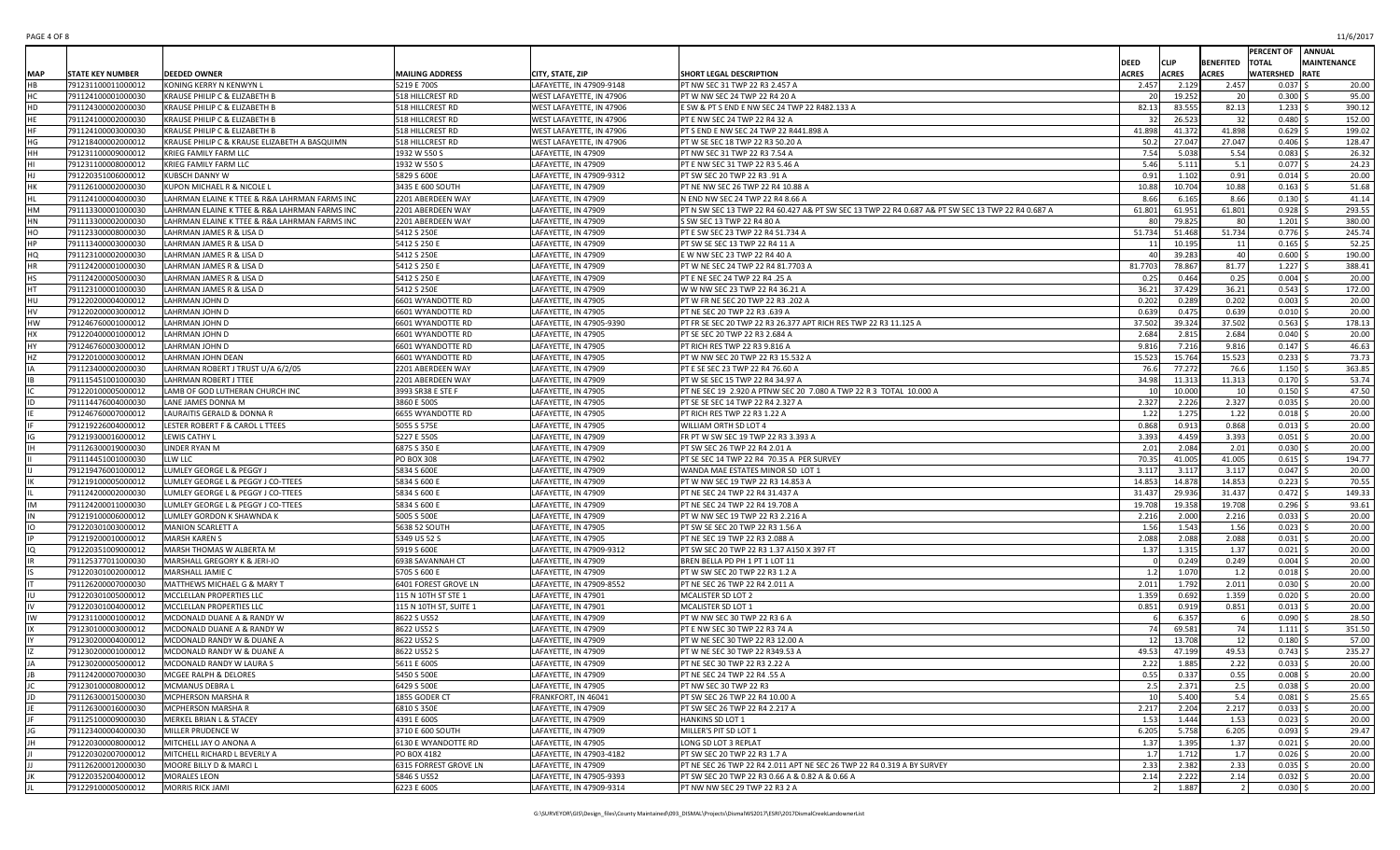| PAGE 5 OF 8 | 11/6/2017 |
|-------------|-----------|
|-------------|-----------|

|           |                         |                                             |                        |                          |                                                                                                    |              |              |                          | PERCENT OF ANNUAL     |                    |
|-----------|-------------------------|---------------------------------------------|------------------------|--------------------------|----------------------------------------------------------------------------------------------------|--------------|--------------|--------------------------|-----------------------|--------------------|
|           |                         |                                             |                        |                          |                                                                                                    | DEED         | <b>CLIP</b>  | <b>BENEFITED   TOTAL</b> |                       | <b>MAINTENANCE</b> |
| MAP       | <b>STATE KEY NUMBER</b> | DEEDED OWNER                                | <b>MAILING ADDRESS</b> | CITY, STATE, ZIP         | SHORT LEGAL DESCRIPTION                                                                            | <b>ACRES</b> | <b>ACRES</b> | <b>ACRES</b>             | <b>WATERSHED RATE</b> |                    |
|           | 791124400005000030      | MURPHY TIMOTHY PATRICK & D ESPOSITO JESSICA | 5606 S 500 E           | LAFAYETTE, IN 47909      | PT SE SEC 24 TWP 22 R4 2.02 A                                                                      | 2.02         | 2.037        | 2.02                     | $0.030$ \$            | 20.00              |
|           | 791126200009000030      | NEWTON DENNIS L PATRICE A                   | 3535 E 600S            | LAFAYETTE, IN 47909      | PT NE SEC 26 TWP 22 R4 10.00 A                                                                     | 10           | 10.264       | 10 <sup>1</sup>          | $0.150$ \$            | 47.50              |
| JO        | 791114377005000030      | NORWELL JOHN & NORMA TTEE                   | 3406 E 500 S           | LAFAYETTE, IN 47909      | PT SW SEC 14 TWP 22 R4 2.00 A                                                                      | 2            | 2.076        | $\overline{2}$           | $0.030$ \$            | 20.00              |
|           | 791220351002000012      | O'NEIL ANTHONY B & MONICA M                 | 1915 EVERETT ST        | LAFAYETTE, IN 47905      | PT SW SEC 20 TWP 22 R3 1.19 A                                                                      | 1.19         | 1.176        | 1.19                     | $0.018$ \$            | 20.00              |
|           | 791220351007000012      | O'NEILL ABIGAIL E                           | 5843 S 600 E           | LAFAYETTE. IN 47909      | PT SW SEC 20 TWP 22 R3 1.37 A 150 X 397 FT                                                         | 1.37         | 1.320        | 1.37                     | $0.021$ \$            | 20.00              |
|           |                         | OAKLEY MICHAEL TODD MICHELLE LEE            |                        |                          | PT NE SEC 26 TWP 22 R4 2.011 A                                                                     | 2.011        | 1.708        | 2.011                    | $0.030$ \$            | 20.00              |
|           | 791126200008000030      |                                             | 6413 FORREST GROVE LN  | LAFAYETTE, IN 47909-8552 |                                                                                                    |              |              |                          |                       |                    |
|           | 791219200007000012      | OTT ANTHONY D & TOMMIE K                    | 6002 WYANDOTTE RD      | LAFAYETTE, IN 47905      | PT NE SEC 19 TWP 22 R3 3.492 A                                                                     | 3.492        | 2.171        | 3.492                    | $0.052$ \$            | 20.00              |
|           | 791219100007000012      | PEABODY CORY M & ERIN B                     | 4602 S 500 E           | LAFAYETTE, IN 47909      | PT NW SEC 19 TWP 22 R3 54.48 A                                                                     | 54.48        | 53.635       | 54.48                    | 0.818                 | 258.78             |
|           | 791219100002000012      | PEABODY FARM INC                            | 4506 S 500E            | LAFAYETTE, IN 47909      | PT NW SEC 19 TWP 22 R3 24.92 A                                                                     | 24.92        | 26.044       | 24.92                    | $0.374$ \$            | 118.37             |
|           | 791219200001000012      | PEABODY FARMS INC                           | 4506 S 500E            | LAFAYETTE, IN 47909      | W NE SEC 19 TWP 22 R3 80 A                                                                         | 80           | 74.190       | 80                       | $1.201$ \$            | 380.00             |
|           | 791218300001000012      | PEABODY FARMS INC                           | 4506 S 500E            | LAFAYETTE, IN 47909      | PT SW & PT SW SE SEC 18 TWP 22 R3108.60 A & PT SW NW SEC 18 TWP 22R3                               | 112.85       | 40.948       | 40.948                   | $0.615$ \$            | 194.50             |
|           | 791113400002000030      | PEABODY FARMS INC                           | 4506 S 500E            | LAFAYETTE. IN 47909      | PT E SE SEC 13 TWP 22 R4 68.666 A & PT NESEC 13 TWP 22 R4 75.28 A                                  | 143.946      | 35.716       | 35.716                   | $0.536$ \$            | 169.65             |
|           | 791219200009000012      | PEABODY MICHAEL L & LEZLIE C                | 8007 S 450 E           | LAFAYETTE, IN 47909      | PT NE SEC 19 & PT NW SEC 20 TWP 22 R3 50.01 A                                                      | 50.01        | 49.743       | 50.01                    | $0.751$ \$            | 237.55             |
|           | 791219200002000012      | PEABODY MICHAEL L & LEZLIE C                | 8007 S 450 E           | LAFAYETTE, IN 47909      | N END E NE SEC 19 TWP 22 R3 13.17 A                                                                | 13.17        | 4.152        | 4.152                    | $0.062$ \$            | 20.00              |
| KA        | 791220100002000012      | PEABODY MICHAEL L & LEZLIE C                | 8007 S 450 E           | LAFAYETTE, IN 47909      | W NW SEC 20 TWP 22 R3 13.77 A                                                                      | 13.77        | 0.823        | 0.823                    | $0.012$ \$            | 20.00              |
| KR        |                         |                                             | 6423 S 300E            |                          | TR PT NE SEC 27 TWP 22 R4 1 A                                                                      |              | 2.274        |                          | $0.015$ \$            |                    |
|           | 791127200001000030      | PENDLETON KELTIE MCCOY                      |                        | LAFAYETTE, IN 47909      |                                                                                                    |              |              |                          |                       | 20.00              |
| кc        | 791126300002000030      | PENDLETON KELTIE MCCOY                      | 6423 S 300E            | LAFAYETTE, IN 47909      | PT N SW SEC 26 TWP 22 R4 48.4 A                                                                    | 48.4         | 20.065       | 20.065                   | $0.301$ \$            | 95.31              |
| KD        | 791126100004000030      | PENDLETON KELTIE MCCOY                      | 6423 S 300E            | LAFAYETTE, IN 47909      | SE NW SEC 26 TWP 22 R4 25 A                                                                        | 25           | 23.607       | 25                       | $0.375$ \$            | 118.75             |
|           | 791126100001000030      | PENDLETON KELTIE MCCOY                      | 6423 S 300E            | LAFAYETTE, IN 47909      | W NW SEC 26 TWP 22 R4 77 A                                                                         | 77           | 54.401       | 54.4                     | $0.816$ \$            | 258.40             |
| <b>KF</b> | 791126300018000030      | PERKINS THOMAS A JUDITH A                   | 6836 S 350E            | LAFAYETTE, IN 47909-9170 | PT SW SEC 26 TWP 22 R4 2.217 A                                                                     | 2.217        | 2.021        | 2.217                    | $0.033$ \$            | 20.00              |
| КG        | 791219200008000012      | PETERSON MORRIS M & NICCOLE M               | 5323 US HWY 52 S       | LAFAYETTE, IN 47905      | PT NE SEC 19 TWP 22 R3 2.00 A                                                                      | -2           | 2.000        | $\overline{2}$           | $0.030$ \$            | 20.00              |
| KH        | 791136100001000030      | PILOTTE ALEXANDER N                         | 4117 E 700S            | LAFAYETTE, IN 47909      | PT W W SEC 36 TWP 22 R4 109.60 A                                                                   | 109.6        | 49.686       | 49.686                   | $0.746$ \$            | 236.01             |
|           | 791136100004000030      | PILOTTE ALEXANDER N & PAMELA J              | 4117 E 700S            | LAFAYETTE, IN 47909      | PT NW SEC 36 TWP 22 R4 2.00 A                                                                      |              | 2.000        |                          | $0.030$ \$            | 20.00              |
| KI        | 791114426001000030      | PILOTTE JAMES J WILMA J                     | 3910 E 500S            | LAFAYETTE, IN 47909-9187 | PT E SIDE S SE SEC 14 TWP 22 R4 0.56 A                                                             | 0.56         | 0.399        | 0.56                     | $0.008$ \$            | 20.00              |
| KK        | 791114426002000030      | PILOTTE JAMES J WILMA J                     | 3910 E 500S            | LAFAYETTE, IN 47909-9187 | PT E SE SEC 14 TWP 22 R4 38.537 A                                                                  | 40           | 36.900       | 36.9                     | $0.554$ \$            | 175.28             |
|           | 791114476007000030      | PILOTTE JAMES J WILMA.                      | 3910 E 500S            | LAFAYETTE. IN 47909-9187 | PT SE SEC 14 TWP 22 R4 2.915 A                                                                     | 2.915        | 2.790        |                          | $0.044$ \$            | 20.00              |
|           |                         |                                             |                        |                          |                                                                                                    |              |              | 2.915                    |                       |                    |
| KM        | 791114476002000030      | PILOTTE JAMES J WILMA J                     | 3910 E 500S            | LAFAYETTE, IN 47909-9187 | S END 69 A SE SEC 14 TWP 22 R4 14.904 A PER SURVEY                                                 | 14.904       | 14.796       | 14.904                   | $0.224$ \$            | 70.79              |
| <b>KN</b> | 791114476003000030      | PILOTTE REGINA R                            | 3864 E 500S            | LAFAYETTE, IN 47909      | PT SE SE SEC 14 TWP 22 R4 2.346 A                                                                  | 2.346        | 2.348        | 2.346                    | $0.035$ \$            | 20.00              |
| KO        | 791114476006000030      | PILOTTE REGINA R                            | 3864 E 500S            | LAFAYETTE, IN 47909      | PT SE SE SEC 14 TWP 22 R4 2.327A                                                                   | 2.327        | 2.283        | 2.327                    | $0.035$ \$            | 20.00              |
| KD        | 791219300014000012      | PLASPOHL JEFFREY L SHARLA A                 | 5200 E 600S            | LAFAYETTE, IN 47905      | PT W SW SEC 19 TWP 22 R3 2.163 A                                                                   | 2.163        | 1.525        | 2.163                    | $0.032$ \$            | 20.00              |
| KQ        | 791231100010000012      | POYNTER STEVEN W DEBBRA K                   | 5121 E 700S            | LAFAYETTE, IN 47909-9148 | PT NW SEC 31 TWP 22 R3 2.511 A                                                                     | 2.511        | 2.075        | 2.511                    | 0.038                 | 20.00              |
| КR        | 791123100003000030      | PRICE WILLIAM H TTEE & PRICE CAROLYN S TTEE | 3559 US52 S            | LAFAYETTE, IN 47905      | W SIDE E NW SEC 23 TWP 22 R4 49 A                                                                  | 49           | 52.999       | 49                       | $0.735$ \$            | 232.75             |
|           | 791219476002000012      | PUBLIC THE                                  | 20 N 3RD ST            | LAFAYETTE, IN 47901      | WANDA MAE ESTATES MINOR SD ROW                                                                     | 0.187        | 0.187        | 0.187                    | $0.003$ \$            | 20.00              |
| KT        | 791243730023000012      | PUBLIC THE                                  | 20 N 3RD ST            | LAFAYETTE, IN 47901      | PT RICH RES TWP 22 R3 0.24 A                                                                       | 0.24         | 0.236        | 0.24                     | $0.004$ \$            | 20.00              |
| KIJ       | 791125400006000030      | PUBLIC THE                                  | 20 N 3RD ST            | LAFAYETTE, IN 47901      | CAINE FARMS SD ROW                                                                                 | 0.275        | 0.281        | 0.275                    | $0.004$ \$            | 20.00              |
| <b>KV</b> | 791232200004000012      | PUBLIC THE                                  | 20 N 3RD ST            | LAFAYETTE, IN 47901      | FERN MEADOWS MINOR SD ROW                                                                          | 0.178        | 0.178        | 0.178                    | $0.003$ \$            | 20.00              |
| <b>KW</b> | 791123400008000030      | PUBLIC THE                                  | 20 N 3RD ST            | LAFAYETTE, IN 47901      | LAHRHAVEN SD ROW                                                                                   | 0.2273       | 0.255        | 0.227                    | $0.003$ \$            | 20.00              |
|           |                         |                                             |                        |                          |                                                                                                    |              |              |                          |                       |                    |
| КX        | 791220200007000012      | <b>PUBLIC THE</b>                           | 20 N 3RD ST            | LAFAYETTE, IN 47901      | PT N SEC 20 TWP 22 R3 0.26 A R/W                                                                   | 0.26         | 0.261        | 0.26                     | $0.004$ \$            | 20.00              |
| KY        | 791232200006000012      | PUBLIC THE                                  | 20 N 3RD ST            | LAFAYETTE, IN 47901      | FERN MEADOWS WEST MINOR SD ROW                                                                     | 0.142        | 0.142        | 0.142                    | $0.002$ \$            | 20.00              |
|           | 791219300015000012      | PUCKA JAMES & KIMBERLY                      | 5210 E 600S            | LAFAYETTE, IN 47909      | PT W SW SEC 19 TWP 22 R3 14.963 A                                                                  | 14.963       | 14.284       | 14.963                   | $0.225$ \$            | 71.07              |
|           | 791123400006000030      | R & A LAHRMAN FARMS INC                     | 2201 ABERDEEN WAY      | LAFAYETTE, IN 47909      | PT W NE & PT W SE SEC 23 TWP 22 R4 81.734 A                                                        | 81.734       | 81.261       | 81.734                   | $1.227$ \$            | 388.24             |
| <b>LB</b> | 791230300001000012      | R&A LAHRMAN FARMS INC                       | 2201 ABERDEEN WAY      | LAFAYETTE, IN 47909      | W W SW SEC 30 TWP 22 R3 41 A                                                                       | 41           | 40.011       | 41                       | $0.615$ \$            | 194.75             |
|           | 791230300003000012      | R&A LAHRMAN FARMS INC                       | 2201 ABERDEEN WAY      | LAFAYETTE, IN 47909      | E W SW SEC 30 TWP 22 R3 41 A                                                                       | 41           | 39.459       | 41                       | $0.615$ \$            | 194.75             |
|           | 791126100005000030      | RAILING DALE K & KIMBERLY D                 | 6430 FORREST GROVE LN  | LAFAYETTE, IN 47909      | E NW SEC 26 TWP 22 R4 2.855A                                                                       | 2.855        | 3.305        | 2.855                    | $0.043$ \$            | 20.00              |
|           | 791123400007000030      | RANEY NOEL A & BETHANY S                    | 3902 E 600 S           | LAFAYETTE, IN 47909      | LAHRHAVEN SD LOT 1                                                                                 | 1.7727       | 1.744        | 1.7727                   | $0.027$ \$            | 20.00              |
|           | 791126100009000030      | RATCLIFF STEPHEN W & ANN E TTEE             | 10515 S 400 E          | LAFAYETTE, IN 47909      | PT NW SEC 26 TWP 22 R4 11.162 A                                                                    | 11.162       | 11.522       | 11.162                   | $0.168$ \$            | 53.02              |
|           | 791219151001000012      | RATHBURN MARK & DAWN                        | 8049 NEW CASTLE RD     | LAFAYETTE, IN 47905      | WALLACE FARM SD LOT 1                                                                              | 1.62         | 1.610        | 1.62                     | $0.024$ \$            | 20.00              |
|           | 791219100001000012      | RATHBURN MARK & DAWN                        | 8049 NEW CASTLE RD     | LAFAYETTE, IN 47905      | PT NW SEC 19 TWP 22 R3 43.5321 A                                                                   | 43.532       | 43.111       | 43.532                   | 0.653                 | 206.78             |
|           |                         | RATHBURN MARK & DAWN                        |                        |                          |                                                                                                    | 1.62         | 1.641        |                          | $0.024$ \$            | 20.00              |
|           | 791219151003000012      |                                             | 8049 NEW CASTLE RD     | LAFAYETTE, IN 47905      | WALLACE FARM SD LOT 3                                                                              |              |              | 1.62                     |                       |                    |
|           | 791219151002000012      | RATHBURN MARK & DAWN                        | 8049 NEW CASTLE RD     | LAFAYETTE, IN 47905      | WALLACE FARM SD LOT 2                                                                              | 1.62         | 1.626        | 1.62                     | $0.024$ \$            | 20.00              |
|           | 791126300017000030      | REISMAN DAVID & JULIE                       | 6824 S 350E            | LAFAYETTE, IN 47909-9170 | PT SW SEC 26 TWP 22 R4 2.217 A                                                                     | 2.217        | 2.424        | 2.217                    | 0.033                 | 20.00              |
|           | 791125200003000030      | RHODA GREGORY D CHRISTINE A                 | 6440 S 500E            | LAFAYETTE, IN 47905      | PT SE NE SEC 25 TWP 22 R4 3.00 A& PT SE SEC 25 TWP 22 R4 2.00 A                                    |              | 4.927        |                          | 0.075                 | 23.75              |
| LM        | 791122226002000030      | <b>RIBNEK RUSSELL J TTEE</b>                | 5024 GLACIER WAY       | LAFAYETTE, IN 47909      | PT NE SEC 22 TWP 22 R4 2.497 ABY SURVEY & PT NE SEC 22 TWP 22R4 0.4511 A                           | 2.948        | 3.081        | 2.948                    | $0.044$ \$            | 20.00              |
| LN        | 791229100001000012      | RICE AARON N & CRYSTAL L                    | 6329 S 600E            | LAFAYETTE, IN 47909      | PT W NW SEC 29 TWP 22 R3 2.555 A                                                                   |              | 2.526        |                          | $0.030$ \$            | 20.00              |
| LO        | 791230200006000012      | RICE JOHN C                                 | 6333 S 600E            | LAFAYETTE, IN 47909      | PT E NE SEC 30 TWP 22 R3 36.63 A                                                                   | 36.63        | 36.633       | 36.63                    | $0.550$ \$            | 173.99             |
| <b>LP</b> | 791229100004000012      | RICE JOHN C                                 | 6333 S 600E            | LAFAYETTE, IN 47909-9373 | PT NW NW SEC 29 TWP 22 R3 25 A& PT W NW SEC 29 TWP 22 R3 0.777 A& PT W NW SEC 29 TWP 22 R3 0.433 A | 26.22        | 24.801       | 26.22                    | $0.394$ \$            | 124.55             |
| LQ        | 791230200002000012      | RICE JOHN C                                 | 6333 S 600E            | LAFAYETTE, IN 47909      | PT E NE SEC 30 TWP 22 R3 43.37 A                                                                   | 43.37        | 43.759       | 43.37                    | $0.651$ \$            | 206.01             |
| <b>LR</b> | 791229100007000012      | RICE JOHN C                                 | 6333 S 600E            | LAFAYETTE, IN 47909      | PT W NW SEC 29 TWP 22 R3 1.236 A                                                                   | 1.236        | 1.116        | 1.236                    | $0.019$ \$            | 20.00              |
| LS        |                         | RICE JOHN C & LANA K                        |                        |                          | PT SW SEC 20 TWP 22 R3 15.983 A                                                                    |              | 15.334       | 15.983                   | $0.240$ \$            |                    |
|           | 791220300011000012      |                                             | 6333 S 600E            | LAFAYETTE, IN 47909      |                                                                                                    | 15.983       |              |                          |                       | 75.92              |
| LT        | 791229100006000012      | RICE JOHN C LANA K                          | 6333 S 600E            | LAFAYETTE, IN 47909-9373 | PT W SEC 29 TWP 22 R3                                                                              | 47.24        | 48.910       | 47.24                    | $0.709$ \$            | 224.39             |
| LU        | 791229300001000012      | RICE JOHN C LANA K                          | 6333 S 600E            | LAFAYETTE, IN 47909-9373 | PT W SEC 29 TWP 22 R3 159.85 A                                                                     | 159.85       | 150.045      | 150.045                  | $2.252$ \$            | 712.71             |
| LV        | 791136100007000030      | RICKS LESLIE E & CAROL J                    | 2930 E 800S            | LAFAYETTE, IN 47909      | PT E NW SEC 36 TWP 22 R4 18.69 A                                                                   | 18.69        | 9.220        | 9.219                    | $0.138$ \$            | 43.79              |
| LW        | 791136100006000030      | <b>RICKS PEGGY A</b>                        | 4199 E 700 S           | LAFAYETTE, IN 47909      | PT E NW SEC 36 TWP 22 R4 18.69 A                                                                   | 18.69        | 18.160       | 18.69                    | $0.281$ \$            | 88.78              |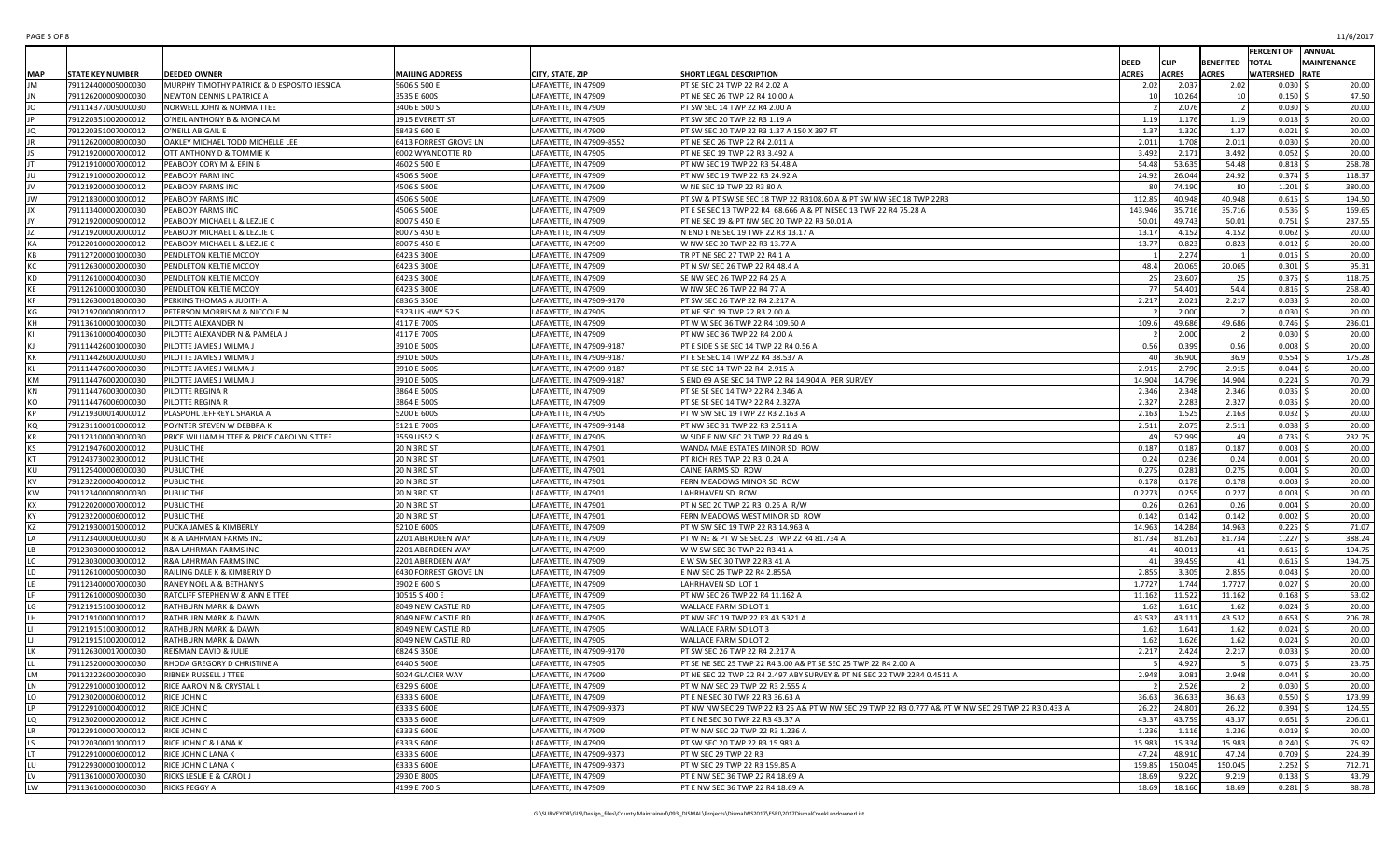| PAGE 6 OF 8 | 11/6/2017 |
|-------------|-----------|
|-------------|-----------|

|                      |                                          |                                                                  |                                          |                                            |                                                                   |              |                |                  | PERCENT OF ANNUAL        |                    |
|----------------------|------------------------------------------|------------------------------------------------------------------|------------------------------------------|--------------------------------------------|-------------------------------------------------------------------|--------------|----------------|------------------|--------------------------|--------------------|
|                      |                                          |                                                                  |                                          |                                            |                                                                   | <b>DEED</b>  | <b>CLIP</b>    | <b>BENEFITED</b> | <b>TOTAL</b>             | <b>MAINTENANCE</b> |
| <b>MAP</b>           | <b>STATE KEY NUMBER</b>                  | <b>DEEDED OWNER</b>                                              | <b>MAILING ADDRESS</b>                   | CITY, STATE, ZIP                           | SHORT LEGAL DESCRIPTION                                           | <b>ACRES</b> | <b>ACRES</b>   | <b>ACRES</b>     | <b>WATERSHED RATE</b>    |                    |
| LX                   | 791219300003000012                       | RITCHIE J MARK                                                   | 5203 E 550 S                             | LAFAYETTE, IN 47909-9308                   | PT W SW SEC 19 TWP 22 R3 2.5 A                                    | 2.5          | 1.970          | 2.5              | $0.038$ \$               | 20.00              |
|                      | 791219300004000012                       | RITCHIE J MARK & LEWIS CATHY L                                   | 5203 E 550 S                             | LAFAYETTE, IN 47909-9308                   | PT W SW SEC 19 TWP 22 R3 16.039 A                                 | 16.039       | 14.658         | 16.039           | $0.241$ \$               | 76.19              |
|                      | 791219300011000012                       | RITCHIE JAMES MARK DIANA C                                       | 5515 E 550S                              | LAFAYETTE, IN 47909-9308                   | PT W SW SEC 19 TWP 22 R3 2.198 A                                  | 2.198        | 2.137          | 2.198            | $0.033$ \$               | 20.00              |
| MA                   | 791135200009000030                       | RITTER ALLEN R                                                   | 3906 E 800S                              | LAFAYETTE, IN 47903                        | PT NE SEC 35 TWP 22 R4 12.402 A                                   | 12.402       | 1.257          | 1.26             | $0.019$ \$               | 20.00              |
| <b>MB</b>            | 791114451002000030                       | ROBBINS RUHL H JUDITH LYNN                                       | 3500 E 500S                              | LAFAYETTE, IN 47909-9187                   | PT W SE SEC 14 TWP 22 R4 5 A                                      |              | 4.882          |                  | $0.075$ \$               | 23.75              |
| MC                   | 791123200004000030                       | ROBERT J LAHRMAN REVOCABLE LIVING TRUST                          | 2201 ABERDEEN WAY                        | LAFAYETTE, IN 47909                        | OFF S END E NE SEC 23 TWP 22 R4 20 A                              | 20           | 24.153         | 20               | $0.300$ \$               | 95.00              |
| <b>MD</b><br>ME      | 791123300002000030                       | ROBERT J LAHRMAN REVOCABLE LIVING TRUST THE                      | 2201 ABERDEEN WAY                        | LAFAYETTE, IN 47909                        | PT SEC 23 TWP 22 R4 37.271 A                                      | 37.271       | 39.714         | 37.271           | $0.559$ \$               | 177.04             |
| MF                   | 791220351014000012                       | ROBERTS DARREL D SANDRA S                                        | 5744 S US 52                             | LAFAYETTE, IN 47905                        | PT SW SEC 20 TWP 22 R 3 1.376 A (200 X 322.5 FT)                  | 1.376        | 1.413          | 1.376            | $0.021$ \$               | 20.00              |
| MG                   | 791124200003000030<br>791124200004000030 | ROBERTS MAURICE PAUL JOLAINE C<br>ROBERTS MAURICE PAUL JOLAINE C | 7844 E 700S<br>7844 E 700S               | LAFAYETTE, IN 47905<br>LAFAYETTE, IN 47905 | PT E NE SEC 24 TWP 22 R4 1.05 A<br>PT NE SEC 24 TWP 22 R4 1.72 A  | 1.05<br>1.72 | 0.958<br>1.521 | 1.05<br>1.72     | $0.016$ \$<br>$0.026$ \$ | 20.00<br>20.00     |
| MH                   | 791123226003000030                       | ROBERTS PAMELA L                                                 | 3741 E 500S                              | LAFAYETTE, IN 47909                        | PAM ROBERTS SD LOT 3                                              | 1.07         | 1.070          | 1.07             | $0.016$ \$               | 20.00              |
| MI                   | 791125200004000030                       | RORICK JOSEPH DAVID & JESSICA RACHEL                             | 6424 S 500 E                             | LAFAYETTE, IN 47909                        | PT SE NE SEC 25 TWP 22 R4 9.00 A                                  |              | 8.618          |                  | $0.135$ \$               | 42.75              |
| M <sub>1</sub>       | 791125377005000030                       | ROSE LLC & 450 E LLC                                             | 2150 MARKET SQUARE                       | LAFAYETTE, IN 47904                        | BREN BELLA PD PH 1 PT 1 LOT 5                                     |              | 0.236          | 0.236            | $0.004$ \$               | 20.00              |
| МK                   | 791125378002000030                       | ROSE LLC & 450 E LLC                                             | 2150 MARKET SQUARE                       | LAFAYETTE, IN 47904                        | BREN BELLA PD PH 1 PT 1 LOT 63                                    |              | 0.298          | 0.298            | $0.004$ \$               | 20.00              |
| ML                   | 791125378009000030                       | ROSE LLC & 450 E LLC                                             | 2150 MARKET SQUARE                       | LAFAYETTE, IN 47904                        | BREN BELLA PD PH 1 PT 1 LOT 70                                    |              | 0.368          | 0.368            | $0.006$ \$               | 20.00              |
| <b>MM</b>            | 791125378011000030                       | ROSE LLC & 450 E LLC                                             | 2150 MARKET SQUARE                       | LAFAYETTE, IN 47904                        | BREN BELLA PD PH 1 PT 1 COMMON AREA                               | 4.94         | 4.024          | 4.94             | $0.074$ \$               | 23.47              |
| MN                   | 791125376010000030                       | ROSE LLC & 450 E LLC                                             | 2150 MARKET SQUARE                       | LAFAYETTE, IN 47904                        | BREN BELLA PD PH 1 PT 1 LOT 20                                    |              | 0.276          | 0.276            | $0.004$ \$               | 20.00              |
| <b>MO</b>            | 791125377004000030                       | ROSE LLC & 450 E LLC                                             | 2150 MARKET SQUARE                       | LAFAYETTE, IN 47904                        | BREN BELLA PD PH 1 PT 1 LOT 4                                     |              | 0.220          | 0.22             | 0.003                    | 20.00              |
| <b>MP</b>            | 791125378004000030                       | ROSE LLC & 450 E LLC                                             | 2150 MARKET SQUARE                       | LAFAYETTE, IN 47904                        | BREN BELLA PD PH 1 PT 1 LOT 65                                    |              | 0.342          | 0.342            | $0.005$ \$               | 20.00              |
|                      | 791125100008000030                       | ROSE LLC & 450 E LLC                                             | 2150 MARKET SQUARE                       | LAFAYETTE, IN 47904                        | PT E NW SEC 25 TWP 22 R4 4.786 A                                  | 4.786        | 4.514          | 4.786            | $0.072$ \$               | 22.73              |
| MR                   | 791125377007000030                       | ROSE LLC & 450 E LLC                                             | 2150 MARKET SQUARE                       | LAFAYETTE, IN 47904                        | BREN BELLA PD PH 1 PT 1 LOT 7                                     |              | 0.237          | 0.237            | $0.004$ \$               | 20.00              |
| MS                   | 791125376019000030                       | ROSE LLC & 450 E LLC                                             | 2150 MARKET SQUARE                       | LAFAYETTE, IN 47904                        | BREN BELLA PD PH 1 PT 1 LOT 29                                    |              | 0.234          | 0.234            | $0.004$ \$               | 20.00              |
| MT                   | 791125376018000030                       | ROSE LLC & 450 E LLC                                             | 2150 MARKET SQUARE                       | LAFAYETTE, IN 47904                        | BREN BELLA PD PH 1 PT 1 LOT 28                                    |              | 0.234          | 0.234            | $0.004$ \$               | 20.00              |
| MU                   | 791125376005000030                       | ROSE LLC & 450 E LLC                                             | 2150 MARKET SQUARE                       | LAFAYETTE, IN 47904                        | BREN BELLA PD PH 1 PT 1 LOT 15                                    |              | 0.210          | 0.21             | $0.003$ \$               | 20.00              |
| MV                   | 791125376003000030                       | ROSE LLC & 450 E LLC                                             | 2150 MARKET SQUARE                       | LAFAYETTE, IN 47904                        | BREN BELLA PD PH 1 PT 1 LOT 13                                    |              | 0.222          | 0.222            | $0.003$ \$               | 20.00              |
| MW                   | 791125377010000030                       | ROSE LLC & 450 E LLC                                             | 2150 MARKET SQUARE                       | LAFAYETTE, IN 47904                        | BREN BELLA PD PH 1 PT 1 LOT 10                                    |              | 0.277          | 0.277            | $0.004$ \$               | 20.00              |
| <b>MX</b>            | 791125377009000030                       | ROSE LLC & 450 E LLC                                             | 2150 MARKET SQUARE                       | LAFAYETTE, IN 47904                        | BREN BELLA PD PH 1 PT 1 LOT 9                                     |              | 0.228          | 0.228            | $0.003$ \$               | 20.00              |
| MY                   | 791125376004000030                       | ROSE LLC & 450 E LLC                                             | 2150 MARKET SQUARE                       | LAFAYETTE, IN 47904                        | BREN BELLA PD PH 1 PT 1 LOT 14                                    |              | 0.220          | 0.22             | $0.003$ \$               | 20.00              |
| MZ                   | 791125376012000030                       | ROSE LLC & 450 E LLC                                             | 2150 MARKET SQUARE                       | LAFAYETTE, IN 47904                        | BREN BELLA PD PH 1 PT 1 LOT 22                                    |              | 0.234          | 0.234            | $0.004$ \$               | 20.00              |
| <b>NA</b>            | 791125378008000030                       | ROSE LLC & 450 E LLC                                             | 2150 MARKET SQUARE                       | LAFAYETTE, IN 47904                        | BREN BELLA PD PH 1 PT 1 LOT 69                                    |              | 0.334          | 0.334            | $0.005$ \$               | 20.00              |
| NB                   | 791125377003000030                       | ROSE LLC & 450 E LLC                                             | 2150 MARKET SQUARE                       | LAFAYETTE, IN 47904                        | BREN BELLA PD PH 1 PT 1 LOT 3                                     |              | 0.220          | 0.22             | $0.003$ \$               | 20.00              |
| <b>NC</b>            | 791125376007000030                       | ROSE LLC & 450 E LLC                                             | 2150 MARKET SQUARE                       | LAFAYETTE, IN 47904                        | BREN BELLA PD PH 1 PT 1 LOT 17                                    |              | 0.230          | 0.23             | $0.003$ \$               | 20.00              |
| <b>ND</b>            | 791125376014000030                       | ROSE LLC & 450 E LLC                                             | 2150 MARKET SQUARE                       | LAFAYETTE, IN 47904                        | BREN BELLA PD PH 1 PT 1 LOT 24                                    |              | 0.278          | 0.278            | $0.004$ \$               | 20.00              |
| <b>NE</b>            | 791125376002000030                       | ROSE LLC & 450 E LLC                                             | 2150 MARKET SQUARE                       | LAFAYETTE, IN 47904                        | BREN BELLA PD PH 1 PT 1 LOT 12                                    |              | 0.254          | 0.254            | $0.004$ \$               | 20.00              |
| NF<br>NG             | 791125377001000030                       | ROSE LLC & 450 E LLC                                             | 2150 MARKET SQUARE                       | LAFAYETTE, IN 47904                        | BREN BELLA PD PH 1 PT 1 LOT 1                                     |              | 0.271<br>0.456 | 0.271<br>0.456   | $0.004$ \$<br>$0.007$ \$ | 20.00<br>20.00     |
| NH                   | 791125378010000030<br>791125376017000030 | ROSE LLC & 450 E LLC<br>ROSE LLC & 450 E LLC                     | 2150 MARKET SQUARE<br>2150 MARKET SQUARE | LAFAYETTE, IN 47904<br>LAFAYETTE, IN 47904 | BREN BELLA PD PH 1 PT 1 LOT 71<br>BREN BELLA PD PH 1 PT 1 LOT 27  |              | 0.277          | 0.277            | $0.004$ \$               | 20.00              |
| NI                   | 791125376009000030                       | ROSE LLC & 450 E LLC                                             | 2150 MARKET SQUARE                       | LAFAYETTE, IN 47904                        | BREN BELLA PD PH 1 PT 1 LOT 19                                    |              | 0.220          | 0.22             | $0.003$ \$               | 20.00              |
| NJ                   | 791125376016000030                       | ROSE LLC & 450 E LLC                                             | 2150 MARKET SQUARE                       | LAFAYETTE, IN 47904                        | BREN BELLA PD PH 1 PT 1 LOT 26                                    |              | 0.278          | 0.278            | $0.004$ \$               | 20.00              |
| NΚ                   | 791125376006000030                       | ROSE LLC & 450 E LLC                                             | 2150 MARKET SQUARE                       | LAFAYETTE, IN 47904                        | BREN BELLA PD PH 1 PT 1 LOT 16                                    |              | 0.210          | 0.21             | $0.003$ \$               | 20.00              |
| <b>NL</b>            | 791125378003000030                       | ROSE LLC & 450 E LLC                                             | 2150 MARKET SQUARE                       | LAFAYETTE, IN 47904                        | BREN BELLA PD PH 1 PT 1 LOT 64                                    |              | 0.317          | 0.317            | $0.005$ \$               | 20.00              |
| NM                   | 791125377008000030                       | ROSE LLC & 450 E LLC                                             | 2150 MARKET SQUARE                       | LAFAYETTE, IN 47904                        | BREN BELLA PD PH 1 PT 1 LOT 8                                     |              | 0.220          | 0.22             | $0.003$ \$               | 20.00              |
| <b>NN</b>            | 791125376020000030                       | ROSE LLC & 450 E LLC                                             | 2150 MARKET SQUARE                       | LAFAYETTE, IN 47904                        | BREN BELLA PD PH 1 PT 1 LOT 58                                    |              | 0.248          | 0.248            | $0.004$ \$               | 20.00              |
| NO                   | 791125377006000030                       | ROSE LLC & 450 E LLC                                             | 2150 MARKET SQUARE                       | LAFAYETTE, IN 47904                        | BREN BELLA PD PH 1 PT 1 LOT 6                                     |              | 0.236          | 0.236            | $0.004$ \$               | 20.00              |
| <b>NP</b>            | 791125377002000030                       | ROSE LLC & 450 E LLC                                             | 2150 MARKET SQUARE                       | LAFAYETTE, IN 47904                        | BREN BELLA PD PH 1 PT 1 LOT 2                                     |              | 0.220          | 0.22             | $0.003$ \$               | 20.00              |
| NQ                   | 791125378007000030                       | ROSE LLC & 450 E LLC                                             | 2150 MARKET SQUARE                       | LAFAYETTE, IN 47904                        | BREN BELLA PD PH 1 PT 1 LOT 68                                    |              | 0.338          | 0.338            | $0.005$ \$               | 20.00              |
| <b>NR</b>            | 791125376001000030                       | ROSE LLC & 450 E LLC                                             | 2150 MARKET SQUARE                       | LAFAYETTE, IN 47904                        | PT SW SEC 25 TWP 22 R4 13.8241 A                                  | 13.82        | 13.320         | 13.82            | $0.207$ \$               | 65.65              |
| NS                   | 791125376021000030                       | ROSE LLC & 450 E LLC                                             | 2150 MARKET SQUARE                       | LAFAYETTE, IN 47904                        | BREN BELLA PD PH 1 PT 1 LOT 59                                    |              | 0.238          | 0.238            | $0.004$ \$               | 20.00              |
| <b>NT</b>            | 791125300004000030                       | ROSE LLC & 450 E LLC                                             | 2150 MARKET SQUARE                       | LAFAYETTE, IN 47904                        | BREN BELLA PD PH 1 PT 1 LOT 60                                    |              | 0.290          | 0.29             | $0.004$ \$               | 20.00              |
| <b>NU</b>            | 791125378005000030                       | ROSE LLC & 450 E LLC                                             | 2150 MARKET SQUARE                       | LAFAYETTE, IN 47904                        | BREN BELLA PD PH 1 PT 1 LOT 66                                    |              | 0.336          | 0.336            | $0.005$ \$               | 20.00              |
| NV                   | 791123300007000030                       | <b>ROTHENBERGER DAVID L</b>                                      | 3374 E 600 S                             | LAFAYETTE, IN 47905                        | PT E SW SEC 23 TWP 22 R4 2.00 A& PT E SW SEC 23 TWP 22 R4 0.176 A |              | 2.039          | $\overline{2}$   | $0.030$ \$               | 20.00              |
| <b>NW</b>            | 791219300010000012                       | RUNKLE THOMAS B SARA J                                           | 5324 E 600S                              | LAFAYETTE, IN 47905                        | PT SW SEC 19 TWP 22 R3 1.138 A                                    | 1.138        | 1.042          | 1.138            | $0.017$ \$               | 20.00              |
| <b>NX</b>            | 791220302008000012                       | RUSSELL STEPHEN P & LAURA A                                      | 12245 S 1200 E                           | CLARKS HILL, IN 47930                      | PT SW SEC 20 TWP 22 R3 1.7 A                                      | 1.7          | 1.718          | 1.7              | $0.026$ \$               | 20.00              |
| <b>NY</b>            | 791220302005000012                       | RUSSELL STEPHEN P & LAURA A                                      | 12245 S 1200 E                           | CLARKS HILL, IN 47930                      | PT SW SEC 20 TWP 22 R3 1.7 A                                      | 1.7          | 1.719          | 1.7              | $0.026$ \$               | 20.00              |
| NZ                   | 791230100004000012                       | SALAZAR EDMUNDO                                                  | 6139 S 500E                              | LAFAYETTE, IN 47905                        | PT N FR NW SEC 30 TWP 22 R3 20.104 A                              | 20.104       | 17.156         | 20.104           | $0.302 \leq$             | 95.49              |
| <b>OA</b>            | 791230100005000012                       | SALAZAR EDMUNDO                                                  | 6139 S 500E                              | LAFAYETTE, IN 47905                        | PT W FR NW SEC 30 TWP 22 R335.71 A                                | 35.71        | 37.379         | 35.71            | $0.536$ \$               | 169.62             |
| OВ                   | 791230100007000012                       | SALAZAR EDMUNDO A                                                | 6139 S 500E                              | LAFAYETTE, IN 47905                        | PT NW SEC 30 TWP 22 R3                                            | 6.41         | 6.533          | 6.41             | $0.096$ \$               | 30.45              |
| ОC                   | 791126100007000030                       | SALAZAR SUSAN R STINGLEY                                         | 6324 FORREST GROVE LN                    | LAFAYETTE, IN 47909-8500                   | PT NW SEC 26 TWP 22 R4 2.284 A                                    | 2.284        | 2.334          | 2.284            | $0.034$ \$               | 20.00              |
| OD                   | 791220351013000012                       | <b>SCHEURICH SCOTT A &amp; JEANA R</b>                           | 5730 US52 S                              | LAFAYETTE, IN 47905                        | PT SW SEC 20 TWP 22 R3 0.74 A (100 X 322.5 FT) & 0.104 A          | 0.844        | 0.839          | 0.844            | $0.013$ \$               | 20.00              |
| OE                   | 791125378006000030                       | SCHMITT TERRY J & MARY E                                         | 4426 ANTEBELLUM DR                       | LAFAYETTE, IN 47909                        | BREN BELLA PD PH 1 PT 1 LOT 67                                    |              | 0.320          | 0.32             | $0.005$ \$               | 20.00              |
| OF                   | 791125100010000030                       | SCHNEIDT DALE E & JANET L                                        | 4401 E 600S                              | LAFAYETTE, IN 47909                        | HANKINS SD LOT 2                                                  | 1.53         | 1.443          | 1.53             | $0.023$ \$               | 20.00              |
| OG<br>$\overline{C}$ | 791125100004000030                       | SCHOENLEIN WILLIAM E INGRID A                                    | 6304 S 450E                              | LAFAYETTE, IN 47909-9112                   | PT E NW SEC 25 TWP 22 R4 5 A                                      | 2.83         | 4.928<br>2.756 | - 5              | $0.075$ \$               | 23.75              |
|                      | 791231100015000012                       | <b>SCHROEDER GARY W &amp; MARY L</b>                             | 5650 E 700S                              | LAFAYETTE, IN 47909-9328                   | PT E NW SEC 31 TWP 22 R3 1.657 APT W NE SEC 31 TWP 22 R3 1.176 A  |              |                | 2.83             | $0.042$ \$               | 20.00              |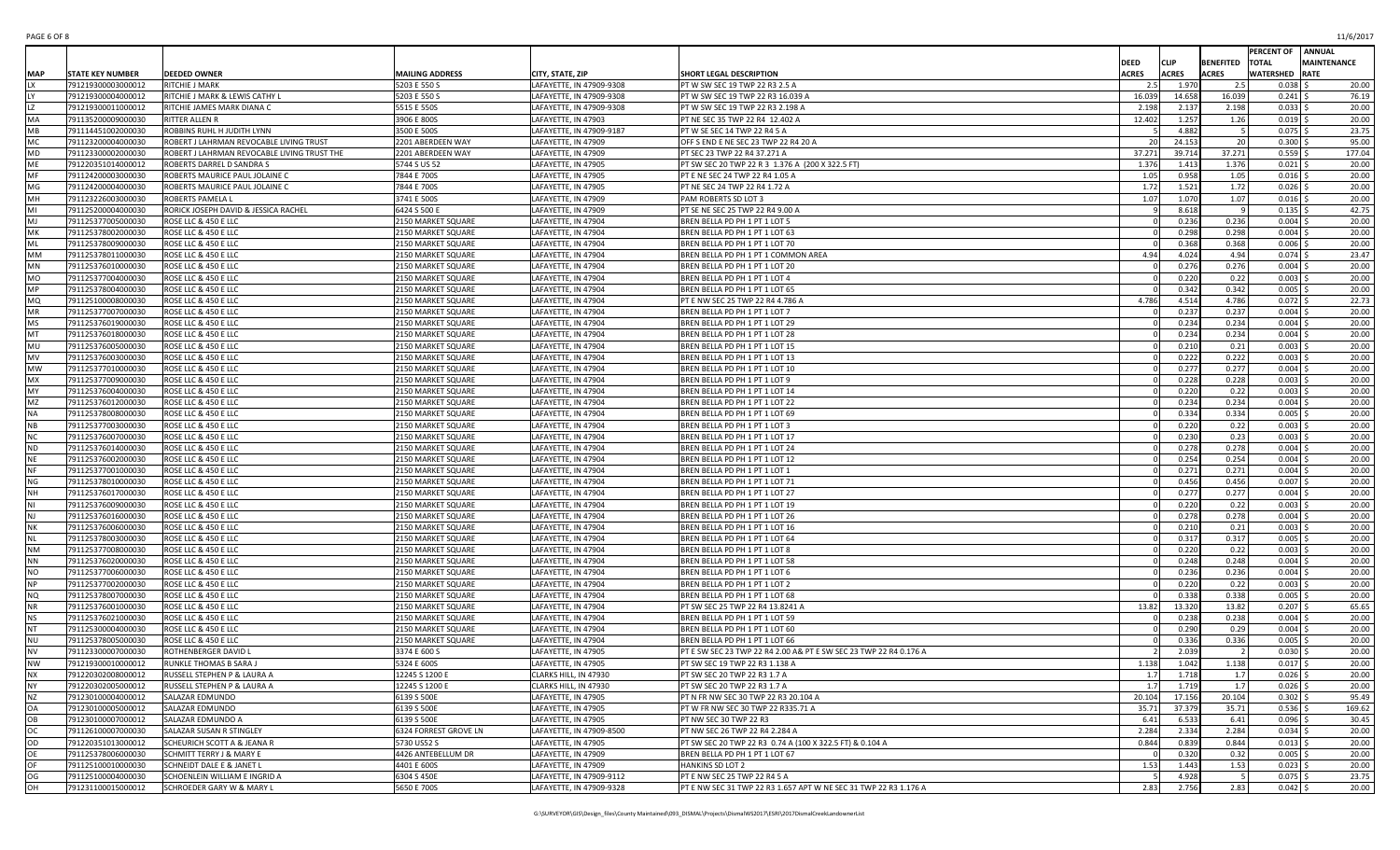| PAGE 7 OF 8 | 11/6/2017 |
|-------------|-----------|
|-------------|-----------|

|            |                                          |                                                      |                            |                                            |                                                                           |                 |                |                        | PERCENT OF ANNUAL        |                    |
|------------|------------------------------------------|------------------------------------------------------|----------------------------|--------------------------------------------|---------------------------------------------------------------------------|-----------------|----------------|------------------------|--------------------------|--------------------|
|            |                                          |                                                      |                            |                                            |                                                                           | <b>DEED</b>     | <b>CLIP</b>    | <b>BENEFITED TOTAL</b> |                          | <b>MAINTENANCE</b> |
| <b>MAP</b> | <b>STATE KEY NUMBER</b>                  | <b>DEEDED OWNER</b>                                  | <b>MAILING ADDRESS</b>     | CITY, STATE, ZIP                           | SHORT LEGAL DESCRIPTION                                                   | <b>ACRES</b>    | <b>ACRES</b>   | <b>ACRES</b>           | <b>WATERSHED RATE</b>    |                    |
|            | 791231100016000012                       | SCHROEDER GARY W & MARY L                            | 5650 E 700S                | LAFAYETTE, IN 47909-9328                   | PT W NE SEC 31 TWP 22 R3 2.189 A                                          | 2.189           | 2.044          | 2.189                  | $0.033$ \$               | 20.00              |
|            | 791231200005000012                       | SCHROEDER GARY W & MARY L                            | 5650 E 700S                | LAFAYETTE, IN 47909-9328                   | PT W NE SEC 31 TWP 22 R3 1.894 A                                          | 1.894           | 1.969          | 1.894                  | $0.028$ \$               | 20.00              |
| эĸ         | 791231100014000012                       | SCHROEDER GARY W & MARY L                            | 5650 E 700S                | LAFAYETTE, IN 47909-9328                   | PT E NW SEC 31 TWP 22 R3 2.044 A                                          | 2.044           | 2.044          | 2.044                  | $0.031$ \$               | 20.00              |
|            | 791230400003000012                       | SCHROEDER GARY W MARY L                              | 5650 E 700S                | LAFAYETTE, IN 47909-9328                   | PT W SE SEC 30 TWP 22 R3 12.7223 A                                        | 12.722          | 12.723         | 12.722                 | $0.191$ \$               | 60.43              |
| OМ         | 791231200001000012                       | <b>SCHROEDER GARY W MARY L</b>                       | 5650 E 700S                | LAFAYETTE, IN 47909-9328                   | PT NE SEC 31 TWP 22 R3 16.6582 APT E NW & PT W NE SEC 31 TWP 22 R33.611 A | 20.269          | 14.356         | 12.545                 | 0.188                    | 59.59              |
| ON         | 791231100004000012                       | SCHROEDER GARY W MARY L                              | 5650 E 700S                | LAFAYETTE, IN 47909-9328                   | PT E NW SEC 31 TWP 22 R3 7.2296 A                                         | 7.229           | 7.209          | 7.229                  | $0.108$ \$               | 34.34              |
| OO         | 791231100005000012                       | SCHROEDER GARY W MARY L                              | 5650 E 700S                | LAFAYETTE, IN 47909-9328                   | PT NW SEC 31 TWP 22 R3 16.1359 A                                          | 16.135          | 16.040         | 16.135                 | $0.242$ \$               | 76.64              |
|            | 791114377003000030                       | SCHULTZ LARRY A CONNIE K                             | 3424 E 500S                | LAFAYETTE, IN 47909                        | PT SW SEC 14 TWP 22 R4 3.5 A                                              | 3.5             | 3.376          | 3.5                    | $0.053$ \$               | 20.00              |
| ΟO         | 791114377006000030                       | SCHULTZ LARRY MATTHEW & LOPEZ AURORA                 | 3402 E 500 S               | LAFAYETTE, IN 47909                        | <b>GUTWEIN SD LOT 1</b>                                                   | 1.617           | 1.551          | 1.617                  | $0.024$ \$               | 20.00              |
| OR         | 791219226002000012                       | <b>SCHURR JOYCE A</b>                                | 5105 S 575E                | LAFAYETTE, IN 47905                        | WILLIAM ORTH SD LOT 2                                                     | 0.868           | 0.937          | 0.868                  | $0.013$ \$               | 20.00              |
|            | 791123100008000030                       | SCHWARZ MICHAEL J & TAHA M                           | 3435 E 500S                | LAFAYETTE, IN 47909                        | PT W NE & PT E NW SEC 23 TWP 22 R410.574 A                                | 10.574          | 6.768          | 10.574                 | $0.159$ \$               | 50.23              |
|            | 791219200004000012                       | SENESAC ROBERT E TRUST #RCS-1 CECILIA M TRUST #RCS-1 | 5810 E 550S                | LAFAYETTE, IN 47909-9308                   | PT E NE SEC 19 TWP 22 R3 13.68 A                                          | 13.68           | 13.119         | 13.68                  | 0.205                    | 64.98              |
| ου         | 791123226004000030                       | SHEETS TRAVIS L & ALEXANDRA P                        | 3743 E 500 S               | LAFAYETTE, IN 47909                        | PAM ROBERTS SD LOT 4                                                      | 1.053           | 1.053          | 1.053                  | $0.016$ \$               | 20.00              |
| עכ         | 791122226004000030                       | SHORT MARK R & DENISE E                              | 5087 ALPINE TRL            | LAFAYETTE, IN 47909                        | PT E SEC 22 TWP 22 R4 2.1008 A                                            | 2.101           | 2.206          | 2.101                  | $0.032$ \$               | 20.00              |
| wc         | 791219400001000012                       | SHROCK ANNA J                                        | 6350 WYANDOTTE RD          | LAFAYETTE, IN 47905                        | N SE SEC 19 TWP 22 R3 79.03 A                                             | 79.03           | 77.730         | 79.03                  | $1.186$ \$               | 375.39             |
| ОХ         | 791220100001000012                       | SHROCK ANNA J                                        | 6350 WYANDOTTE RD          | LAFAYETTE, IN 47905                        | PT E NW SEC 20 TWP 22 R3 46.756 A                                         | 46.756          | 34.084         | 34.084                 | $0.512$ \$               | 161.90             |
|            | 791220100004000012                       | SHROCK MERRILL R ANNA J                              | 6350 WYANDOTTE RD          | LAFAYETTE, IN 47905                        | PT E NW SEC 20 TWP 22 R3 1.994 A                                          | 1.994           | 1.893          | 1.994                  | $0.030$ \$               | 20.00              |
| ΟZ         | 791123226001000030                       | SIERRA JOSE                                          | 3739 E 500 S               | LAFAYETTE, IN 47909                        | PAM ROBERTS SD PT LOT 2 (0.057 A)                                         | 0.057           | 0.057          | 0.057                  | $0.001$ \$               | 20.00              |
|            | 791123226002000030                       | SIERRA JOSE                                          | 3739 E 500 S               | LAFAYETTE, IN 47909                        | PAM ROBERTS SD LOT 2 EX 0.057 A                                           |                 | 1.000          |                        | $0.015$ \$               | 20.00              |
|            | 791126200014000030                       | SIMS MICHAEL B                                       | 6429 FORREST GROVE LN      | LAFAYETTE, IN 47909                        | PT W NE SEC 26 TWP 22 R4 2.511 A                                          | 2.511           | 4.509          | 2.511                  | $0.038$ \$               | 20.00              |
|            | 791220351016000012                       | SMITH GERALD L                                       | 5642 US HWY 52 SOUTH       | LAFAYETTE, IN 47905                        | PT SW SEC 20 TWP 22 R3 .74 A                                              | 0.74            | 0.988          | 0.74                   | $0.011$ \$               | 20.00              |
|            | 791124200009000030                       | SMITH MICHAEL A KAREN L                              | 5431 S 500E                | LAFAYETTE, IN 47905                        | PT E NE SEC 24 TWP 22 R4 0.104 A                                          | 0.104           | 0.144          | 0.104                  | $0.002$ \$               | 20.00              |
|            | 791219100003000012                       | SMITH MICHAEL A KAREN L                              | 5431 S 500E                | LAFAYETTE, IN 47905                        | PT NW SEC 19 TWP 22 R3 0.879 A                                            | 0.879           | 1.315          | 0.879                  | $0.013$ \$               | 20.00              |
|            | 791220300006000012                       | SORENSEN MARK A & LORINDA B TTEE                     | 6162 WYANDOTTE RD          | LAFAYETTE, IN 47905                        | LONG SD LOT 1 REPLAT                                                      | 1.377           | 1.395          | 1.377                  | $0.021$ \$               | 20.00              |
|            | 791230100001000012                       | SOSBE THOMAS P DONNA M                               | 5025 E 600S                | LAFAYETTE, IN 47909                        | PT W FR NW SEC 30 TWP 22 R3 11.002 A                                      | 11.002          | 10.080         | 11.002                 | $0.165$ \$               | 52.26              |
|            | 791220300003000012                       | SPITZNAGLE DONALD & JOANNE                           | 6036 WYANDOTTE RD          | LAFAYETTE, IN 47905                        | PT NW SEC 20 TWP 22 R3 2.211 A                                            | 2.211           | 2.232          | 2.211                  | $0.033$ \$               | 20.00              |
|            | 791126100008000030                       | <b>STAEHLE MARK F</b>                                | 6400 FORREST GROVE LN      | LAFAYETTE, IN 47909                        | PT NW SEC 26 TWP 22 R4 2.284 A                                            | 2.284           | 2.469          | 2.284                  | $0.034$ \$               | 20.00              |
|            | 791125300005000030                       | STICHTER PHYLLIS J                                   | 4354 ANTEBELLUM DR         | LAFAYETTE, IN 47909                        | BREN BELLA PD PH 1 PT 1 LOT 61                                            |                 | 0.333          | 0.333                  | $0.005$ \$               | 20.00              |
|            | 791220351010000012                       | STOCKDALE ROBERT THOMAS LINDA K                      | 6010 E 600S                | LAFAYETTE, IN 47909-9314                   | PT SW SEC 20 TWP 22 R3 .93 A203.1 X 200 X 206.4 X 200 FT                  | 0.93            | 0.851          | 0.93                   | $0.014$ \$               | 20.00              |
|            | 791220351011000012                       | STOCKDALE ROBERT THOMAS LINDA K                      | 6010 E 600S                | LAFAYETTE, IN 47909-9314                   | PT SW SEC 20 TWP 22 R3 .94 A206.4 X 197 X 209.4 X 197.6 FT                | 0.94            | 0.811          | 0.94                   | $0.014$ \$               | 20.00              |
| PМ         | 791126100011000030                       | STRONG RANDALL J & KELLY L                           | 6078 SANDWOOD LN S         | LAFAYETTE, IN 47909                        | PT NE NW SEC 26 TWP 22 R4 2.00 A                                          |                 | 2.083          | $\overline{2}$         | $0.030$ \$               | 20.00              |
| ٥N         | 791231200006000012                       | STROUD BRYAN & KRISTI L                              | 5605 E 700S                | LAFAYETTE, IN 47909                        | PT W NE SEC 31 TWP 22 R3 2.206 A                                          | 2.206           | 1.999          | 2.206                  | $0.033$ \$               | 20.00              |
| PO         | 791126400006000030                       | SUBCARRIER COMMUNICATIONS INC                        | 139 WHITE OAK LN           | OLD BRIDGE, NJ 08857                       | A PT SE SEC 26 TWP 22 R4 2.1661 A                                         | 2.166           | 1.992          | 2.166                  | $0.033$ \$               | 20.00              |
|            | 791122226006000030                       | SUMMERFIELD J SCOTT & WENDY S                        | 5130 GLACIER WAY           | LAFAYETTE, IN 47909                        | PT E SEC 22 TWP 22 R4 1.424 A                                             | 1.424           | 1.509          | 1.424                  | $0.021$ \$               | 20.00              |
| PQ         | 791126200006000030                       | SWINFORD DEAN T & MARYELLEN                          | 6323 FORREST GROVE LN      | LAFAYETTE, IN 47909-8500                   | PT NE SEC 26 TWP 22 R4 2.011 A                                            | 2.011           | 1.876          | 2.011                  | $0.030$ \$               | 20.00              |
|            | 791124200012000030                       | SWITZER KIMBERLY J & ANDREW A                        | 5006 S 500E                | LAFAYETTE, IN 47909                        | PT NE SEC 24 TWP 22 R4 2.22 A                                             | 2.22            | 1.980          | 2.22                   | $0.033$ \$               | 20.00              |
|            | 791220352002000012                       | SWITZER STEPHEN E                                    | 3206 US52 S                | LAFAYETTE, IN 47905                        | PT SW SEC 20 TWP 22 R3 .66 A                                              | 0.66            | 0.676          | 0.66                   | $0.010$ \$               | 20.00              |
|            | 791220351017000012                       | SWITZER STEPHEN E                                    | 3206 US52 S                | LAFAYETTE, IN 47905                        | PT SW SEC 20 TWP 22 R3 1.53 APT SW SEC 20 TWP 22 R3 1.32 A                | 2.85            | 2.988          | 2.85                   | $0.043$ \$               | 20.00              |
|            | 791220352001000012                       | SWITZER STEPHEN E                                    | 3206 US52 S                | LAFAYETTE, IN 47905                        | PT SW SEC 20 TWP 22 R3 .66 A                                              | 0.66            | 0.677          | 0.66                   | $0.010$ \$               | 20.00              |
|            | 791125400002000030                       | TARBOX MICHAEL R & PENNI A                           | 6960 S 500E                | LAFAYETTE, IN 47909-9173                   | SE E SE SEC 25 TWP 22 R4 2 A                                              |                 | 1.418          | $\overline{2}$         | $0.030$ \$               | 20.00              |
| PW         | 791219276002000012                       | TASKEY RUSSELL S & SHERYL D                          | 4741 US52 S                | LAFAYETTE, IN 47909                        | SHILOH ESTATES SD LOT 2 & LOT :                                           | 2.294           | 2.294          | 2.294                  | $0.034$ \$               | 20.00              |
|            | 791219100004000012                       | TIEKE WILLIAM B                                      | 5441 S 500E                | LAFAYETTE, IN 47905                        | PT W NW SEC 19 TWP 22 R3 2.702 A                                          | 2.702           | 2.386          | 2.702                  | $0.041$ \$               | 20.00              |
|            | 791124200006000030                       | TIEKE WILLIAM B                                      | 5441 S 500E                | LAFAYETTE, IN 47905                        | PT NE SEC 24 TWP 22 R4 1.642 A                                            | 1.642           | 1.145          | 1.642                  | $0.025$ \$               | 20.00              |
| ΩA         | 791123400005000030                       | TIPPECANOE COUNTY BOARD OF COMISSIONERS              | 20 N 3RD ST                | LAFAYETTE, IN 47901                        | MILLER'S PIT SD R/WPT W SE SEC 23 TWP 22 R4 0.45 A                        | 0.45            | 0.451          | 0.45                   | $0.007$ \$               | 20.00              |
| ገR         | 791219151004000012                       | TIPPECANOE COUNTY BOARD OF COMISSIONERS              | 20 N 3RD ST                | LAFAYETTE, IN 47901                        | WALLACE FARM SD R/WPT NW SEC 19 TWP 22 R3 0.4034 A                        | 0.4034          | 0.405          | 0.403                  | $0.006$ \$               | 20.00              |
| QC         | 791124200013000030                       | TIPPECANOE COUNTY BOARD OF COMMISSIONERS             | 20 N 3RD ST                | LAFAYETTE, IN 47901                        | PT NE SEC 24 TWP 22 R4 0.063 A                                            | 0.063           | 0.070          | 0.063                  | $0.001$ \$               | 20.00              |
| םכ         | 791124100005000030                       | TIPPECANOE COUNTY BOARD OF COMMISSIONERS             | <b>20 N 3RD ST</b>         | LAFAYETTE, IN 47901                        | PT E NW SEC 24 TWP 22 R4 0.762 A                                          | 0.762           | 0.762          | 0.762                  | $0.011$ \$               | 20.00              |
|            | 791231100013000012                       | TIPPECANOE COUNTY BOARD OF COMMISSIONERS             | 20 N 3RD ST                | LAFAYETTE, IN 47901                        | PT E NW & PT W NE SEC 31 TWP 22 R3 2.0193 A ROW                           |                 | 2.027          | 2.027                  | 0.030                    | 20.00              |
|            | 791124300004000030                       | TIPPECANOE COUNTY BOARD OF COMMISSIONERS             | 20 N 3RD ST                | LAFAYETTE, IN 47901                        | PT SW SEC 24 TWP 22 R4 0.227 A                                            | 0.227           | 0.255          | 0.227                  | $0.003$ \$               | 20.00              |
| ЭG         | 791124200014000030                       | TIPPECANOE COUNTY BOARD OF COMMISSIONERS             | 20 N 3RD ST                | LAFAYETTE, IN 47901                        | PT NE SEC 24 TWP 22 R4 0.274 A                                            | 0.274           | 0.274          | 0.274                  | $0.004$ \$               | 20.00              |
| ΩL         | 791231400005000012                       | TIPPECANOE COUNTY BOARD OF COMMISSIONERS             | 20 N 3RD ST                | LAFAYETTE, IN 47901                        | PT W SE SEC 30 TWP 22 R3 0.5587 A                                         | 0.5587<br>0.163 | 0.559          | 0.5587                 | 0.008                    | 20.00              |
|            | 791124400009000030<br>791124400008000030 | TIPPECANOE COUNTY OF                                 | <b>20 N 3RD ST</b>         | LAFAYETTE, IN 47901                        | PT NE SEC 24 TWP 22 R4 0.163 A                                            |                 | 0.170          | 0.163                  | $0.002$ \$               | 20.00              |
|            |                                          | TIPPECANOE COUNTY OF                                 | 20 N 3RD ST                | LAFAYETTE, IN 47901                        | PT SE SEC 24 TWP 22 R4 0.145 A                                            | 0.145           | 0.145          | 0.145                  | $0.002$ \$               | 20.00              |
| QK<br>OL   | 791124200015000030                       | TIPPECANOE COUNTY OF                                 | 20 N 3RD ST<br>20 N 3RD ST | LAFAYETTE, IN 47901                        | PT W NE SEC 24 TWP 22 R4 0.540 A                                          | 0.54<br>0.147   | 0.533<br>0.152 | 0.54<br>0.147          | $0.008$ \$<br>$0.002$ \$ | 20.00<br>20.00     |
| 0M         | 791124400011000030<br>791124400010000030 | TIPPECANOE COUNTY OF<br>TIPPECANOE COUNTY OF         | 20 N 3RD ST                | LAFAYETTE, IN 47901                        | PT NE SEC 24 TWP 22 R4 0.147 A<br>PT SE SEC 24 TWP 22 R4 0.096 A          |                 | 0.095          | 0.096                  | $0.001$ \$               | 20.00              |
| QN         | 791115476004000030                       | TIPPECANOE DEVELOPMENT II LLC                        | 10 N 7TH ST                | LAFAYETTE, IN 47901<br>LAFAYETTE, IN 47902 | PT SE SEC 15 TWP 22 R4 8.507 A                                            | 0.096<br>8.507  | 8.194          | 8.507                  | $0.128$ \$               | 40.41              |
| QO         | 791114300001000030                       | TIPPECANOE DEVELOPMENT II LLC                        | PO BOX 811                 | LAFAYETTE, IN 47902                        | PT SE SEC 15 TWP 22 R4 12.56 A PT SW SEC 14 TWP 22 R4 .08 A TOTAL 12.64 A | 23.75           | 9.706          | 9.706                  | $0.146$ \$               | 46.10              |
| ΩP         | 791115476003000030                       | TIPPECANOE DEVELOPMENT II LLC                        | 10 N 7TH ST                | LAFAYETTE, IN 47902                        | PT SE SEC 15 TWP 22 R4 5.462 A                                            | 5.462           | 5.309          | 5.462                  | $0.082$ \$               | 25.94              |
| QQ         | 791115476002000030                       | TIPPECANOE DEVELOPMENT II LLC                        | 10 N 7TH ST                | LAFAYETTE, IN 47902                        | PT SE SEC 15 TWP 22 R4 23.743 A                                           | 23.743          | 20.078         | 20.078                 | $0.301$ \$               | 95.37              |
| QR         | 791230100010000012                       | TOWNSEND PAUL G MARY A                               | PO BOX 5908                | LAFAYETTE, IN 47903-5908                   | PT W NW SEC 30 TWP 22 R3 3.22 A                                           | 3.22            | 3.312          | 3.22                   | $0.048$ \$               | 20.00              |
| QS         | 791243730022000012                       | TUCKER TODD & JILL                                   | 5884 AUBREY LN             | LAFAYETTE, IN 47905                        | PT RICH RES TWP 22 R3 5.60 A                                              | 5.6             | 5.284          | 5.284                  | $0.079$ \$               | 25.10              |
| QT         | 791220351012000012                       | UNKEL GERALD R II & LISA M                           | 5748 US52 S                | LAFAYETTE, IN 47905                        | PT SW SEC 20 TWP 22 R3 .53 APT SW SEC 20 TWP 22 R3 2.458 A                | 2.988           | 2.824          | 2.988                  | $0.045$ \$               | 20.00              |
|            |                                          |                                                      |                            |                                            |                                                                           |                 |                |                        |                          |                    |